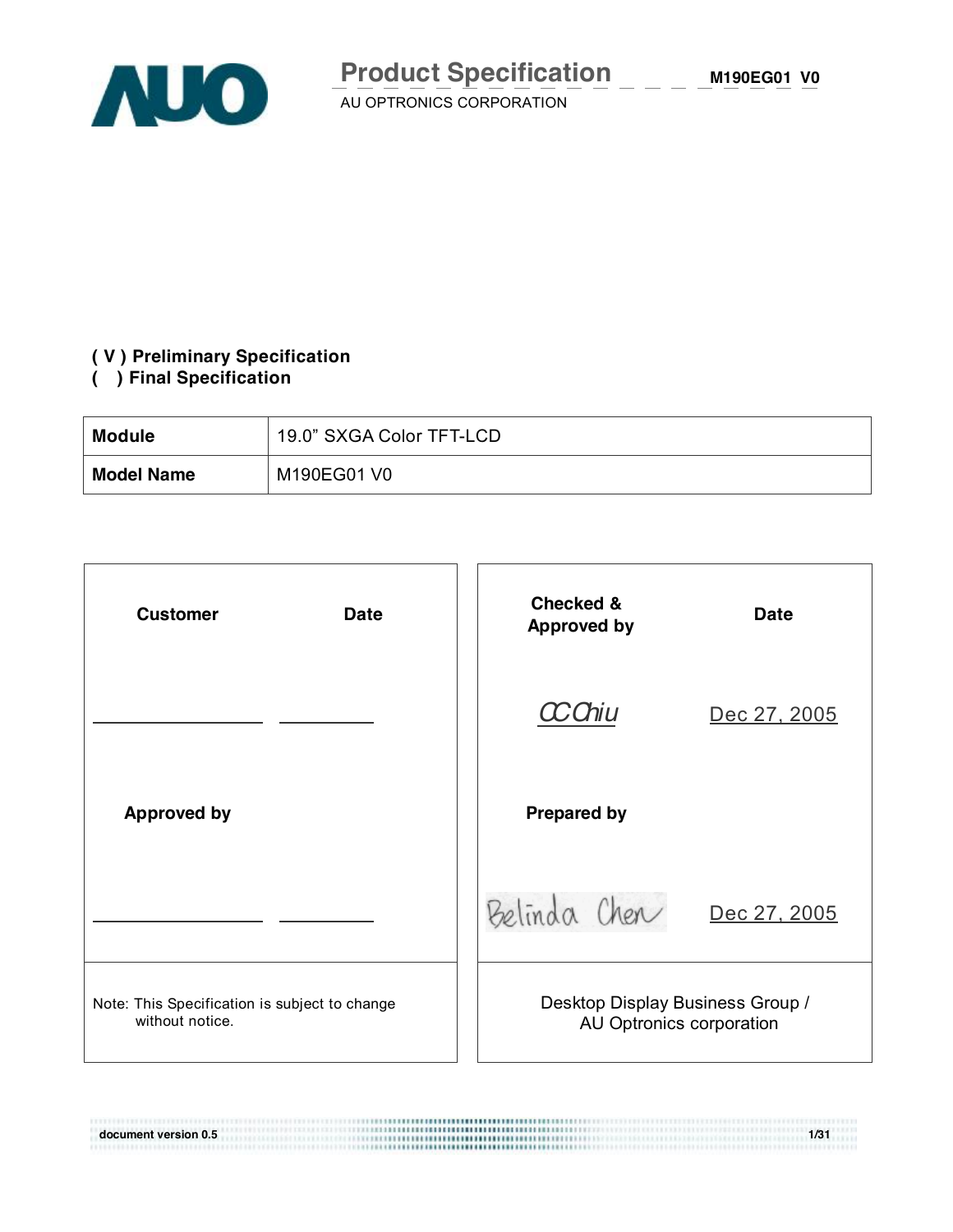

document version 0.5

# **Product Specification** \_ \_ \_

 $2/31$ an unit

# **Contents**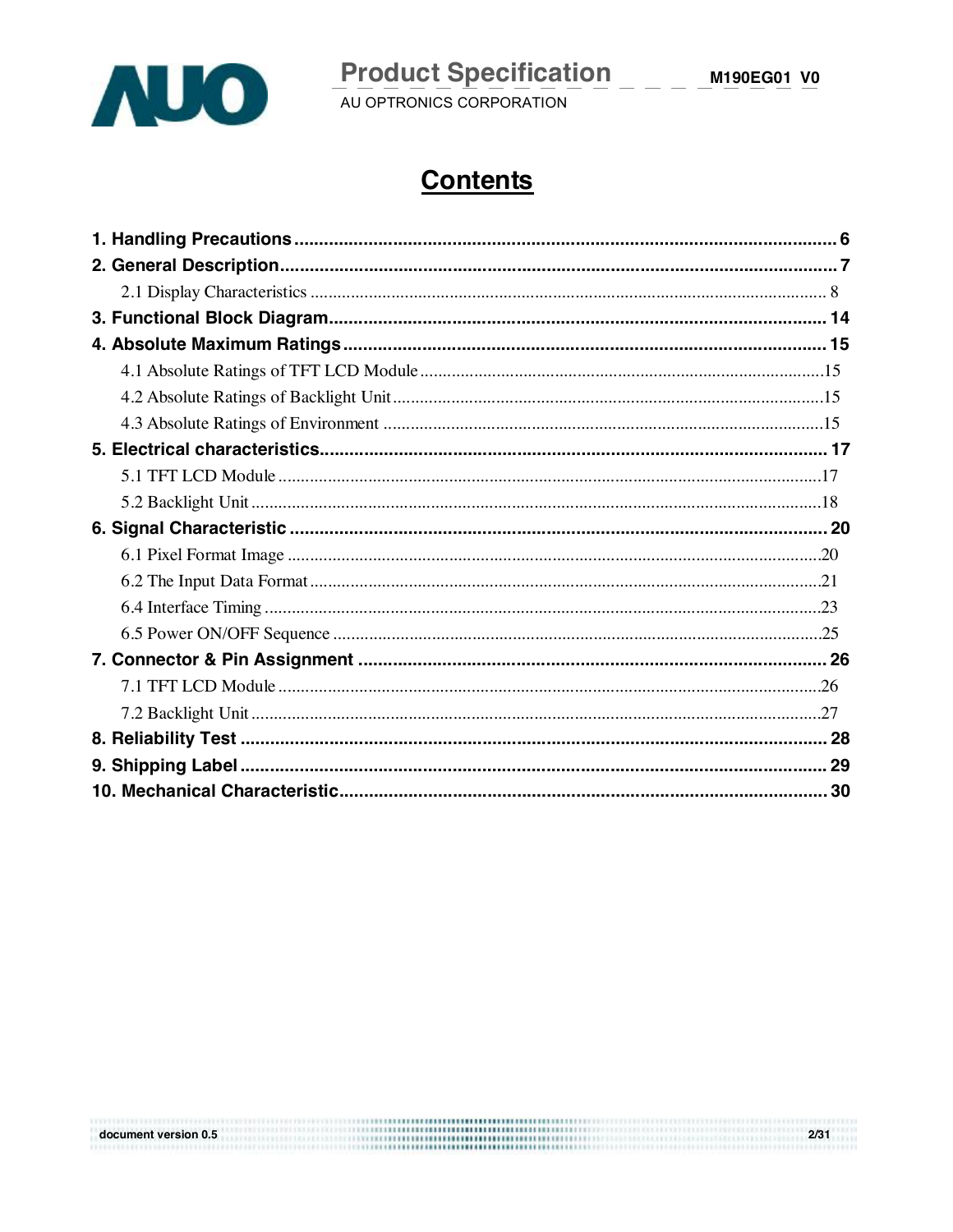

**M190EG01 V0**

AU OPTRONICS CORPORATION

#### **Record of Revision**

|     | Version & Date Page<br><b>Old Description</b> |                |                                                                                                                                                                                                                                                                                                                                                                                                                                                                                                   | <b>New Description</b>            |                                                                                      |                                                                                                              |                                                                                                                                                                                                                                                                                                                            |                                                                                                                                     | Remark                                        |                                                       |                                                                |                                                     |                     |                |
|-----|-----------------------------------------------|----------------|---------------------------------------------------------------------------------------------------------------------------------------------------------------------------------------------------------------------------------------------------------------------------------------------------------------------------------------------------------------------------------------------------------------------------------------------------------------------------------------------------|-----------------------------------|--------------------------------------------------------------------------------------|--------------------------------------------------------------------------------------------------------------|----------------------------------------------------------------------------------------------------------------------------------------------------------------------------------------------------------------------------------------------------------------------------------------------------------------------------|-------------------------------------------------------------------------------------------------------------------------------------|-----------------------------------------------|-------------------------------------------------------|----------------------------------------------------------------|-----------------------------------------------------|---------------------|----------------|
| 0.1 | 2005/8/14                                     | All            |                                                                                                                                                                                                                                                                                                                                                                                                                                                                                                   | <b>First Edition for Customer</b> |                                                                                      |                                                                                                              |                                                                                                                                                                                                                                                                                                                            |                                                                                                                                     |                                               |                                                       |                                                                |                                                     |                     |                |
| 0.2 | 2005/9/06                                     | 6              | <b>Active Area</b><br>396 (H) x 324 (V)                                                                                                                                                                                                                                                                                                                                                                                                                                                           |                                   |                                                                                      |                                                                                                              |                                                                                                                                                                                                                                                                                                                            | <b>Active Area</b><br>396.32 (H) x 301.056 (V)                                                                                      |                                               |                                                       |                                                                |                                                     | Revised             |                |
|     |                                               | 6              | TBD W(Typ)                                                                                                                                                                                                                                                                                                                                                                                                                                                                                        | Power Consumption                 |                                                                                      |                                                                                                              | <b>Power Consumption</b><br>28 W(Typ)                                                                                                                                                                                                                                                                                      |                                                                                                                                     |                                               |                                                       |                                                                |                                                     |                     | Add            |
|     |                                               | 6              | Weight<br>2,700(Max)                                                                                                                                                                                                                                                                                                                                                                                                                                                                              |                                   |                                                                                      |                                                                                                              | Weight<br>2,500 (Typ); 2,700(Max)                                                                                                                                                                                                                                                                                          |                                                                                                                                     |                                               |                                                       |                                                                |                                                     |                     | Add            |
|     |                                               | $\overline{7}$ | Response time                                                                                                                                                                                                                                                                                                                                                                                                                                                                                     |                                   |                                                                                      | Response time<br>Rising<br>Falling<br>Rising+<br>Falling                                                     |                                                                                                                                                                                                                                                                                                                            |                                                                                                                                     |                                               | 15<br>5<br>20                                         | 25<br>15<br>40                                                 |                                                     | Add                 |                |
|     |                                               | 16<br>20       | 5.2 Backlight Unit<br><b>CCFL Ignition Voltage</b><br>(ViCFL, Ta= $0^{\circ}$ C)<br><b>CCFL Ignition Voltage</b><br>(ViCF, Ta= $25^{\circ}$ C)<br><b>CCFL Operation Voltage</b><br>(VCFL)<br><b>CCFL Power</b><br>Consumption(PCFL)<br>6.4.1 Timing Characteristics<br>Signal<br>Item<br>Symbol<br>Period<br>Tv<br>Vertical<br>Active<br>Tdisp(v)<br>Section<br>Blanking  <br>Tbp(v)+Tfp(v)+PWvs<br>Period<br>Th<br>Horizontal<br>Active<br>Tdisp(h)<br>Section<br>Blanking<br>Tbp(h)+Tfp(h)+PWhs | 1500<br>1160                      | TBD<br><b>TBD</b><br>Min<br>1035<br>1024 1024 1024<br>-11<br>720<br>640<br>640<br>80 | <b>TBD</b><br><b>TBD</b><br>Typ Max Unit<br>2048 Th<br>Th<br>1024 Th<br>1024 Tclk<br>640 Tclk<br>384<br>Tclk | 5.2 Backlight Unit<br><b>CCFL Ignition Voltage</b><br>(ViCFL, Ta= $0^{\circ}$ C)<br>CCFL Ignition Voltage 1300<br><b>CCFL Operation Voltage</b><br>Consumption(PCFL)<br>6.4.1 Timing Characteristics<br>Item<br>Data CLK<br>Period<br>H-section<br>Display<br>Area<br>Period<br>V-section<br>Display<br>Area<br>Frame Rate | (ViCF, Ta= $25^{\circ}$ C)<br>(VCFL)<br><b>CCFL Power</b><br>Symbo<br>1<br>Tclk<br>Th<br>Tdisp(h<br>$\lambda$<br>Tv<br>Tdisp(v<br>F | Min<br>30<br>720<br>640<br>1035<br>1024<br>50 | 1690<br>Typ<br>54<br>844<br>640<br>1066<br>1024<br>60 | Α<br>Max Unit<br>83<br>1024<br>640<br>2048 Th<br>1024 Th<br>75 | 653<br>@7.5m @<br>19.6<br>MHz<br>Tclk<br>Tclk<br>Hz | 796<br>3mA<br>20.56 | Add<br>Revised |
|     |                                               |                |                                                                                                                                                                                                                                                                                                                                                                                                                                                                                                   |                                   |                                                                                      |                                                                                                              |                                                                                                                                                                                                                                                                                                                            |                                                                                                                                     |                                               |                                                       |                                                                |                                                     |                     |                |

**document version 0.5 3/31**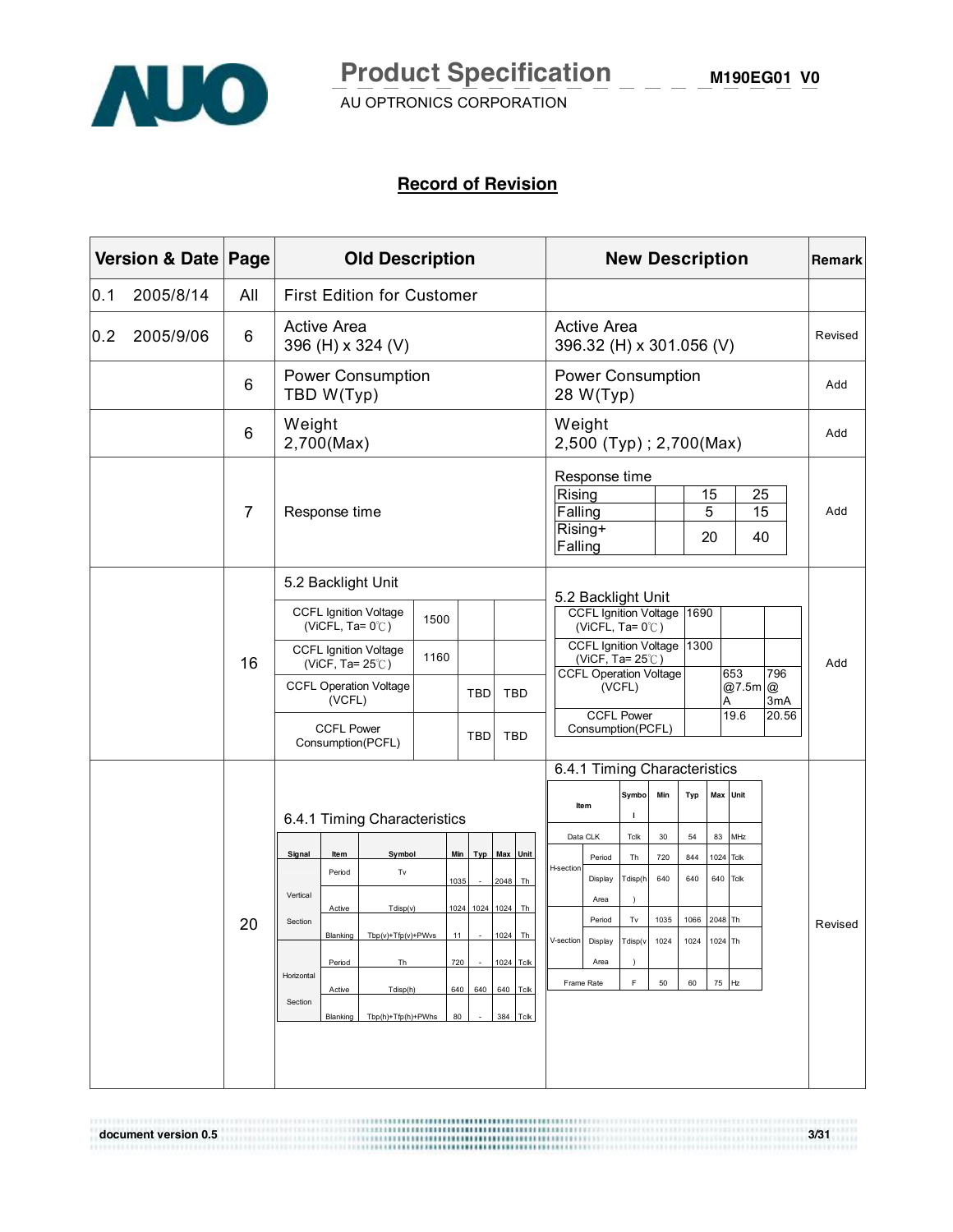

# **Product Specification M190EG01 V0**

AU OPTRONICS CORPORATION

| Version & Date   Page |    | <b>Old Description</b>                                                                                                                                                                                                                                                                                                                                                                                                        | <b>New Description</b>                                                                                                                                                                                                                                                                                                                                                                                                                                                             | <b>Remark</b> |
|-----------------------|----|-------------------------------------------------------------------------------------------------------------------------------------------------------------------------------------------------------------------------------------------------------------------------------------------------------------------------------------------------------------------------------------------------------------------------------|------------------------------------------------------------------------------------------------------------------------------------------------------------------------------------------------------------------------------------------------------------------------------------------------------------------------------------------------------------------------------------------------------------------------------------------------------------------------------------|---------------|
|                       | 23 | 6.5 Power ON/OFF Sequence<br>Value<br>Parameter<br>Min.<br>Max.<br>Typ.<br>0.5<br>10<br>T1<br>T <sub>2</sub><br>0.5<br>50<br>40<br>T <sub>3</sub><br>200<br>$\blacksquare$<br>T <sub>4</sub><br>100<br>$\overline{\phantom{a}}$<br>$\overline{\phantom{a}}$<br>$\overline{15}$<br>0<br>16<br>50<br>T <sub>6</sub><br>10<br>$\blacksquare$<br>$\overline{\phantom{a}}$<br>T7<br>1000                                           | 6.5 Power ON/OFF Sequence<br>Value<br><b>Parameter</b><br>Min.<br>Typ.<br>Max.<br>T1<br>0.5<br>10<br>$\overline{\phantom{a}}$<br>T <sub>2</sub><br>50<br>0<br>$\blacksquare$<br>T <sub>3</sub><br>$\mathbf 0$<br>50<br>$\blacksquare$<br>T <sub>4</sub><br>500<br>$\blacksquare$<br>$\blacksquare$<br>200<br>T <sub>5</sub><br>$\sim$<br>$\overline{\phantom{a}}$<br>T <sub>6</sub><br>200<br>$\blacksquare$<br>$\overline{\phantom{a}}$<br>T7<br>1000<br>$\overline{\phantom{a}}$ | revised       |
|                       | 24 | 7.2.1 Signal for Lamp connector<br>Pin No.<br>Color<br>Input<br>1<br>Pink<br>Hot1<br>2<br>White<br>Cold1<br>1<br>Pink<br>Hot <sub>2</sub><br>$\overline{2}$<br>Cold <sub>2</sub><br>White                                                                                                                                                                                                                                     | 7.2.1 Signal for Lamp connector<br>Pin No.<br>Color<br>Input<br>1<br>Hot1<br>Pink<br>2<br>Cold1<br><b>Black</b><br>1<br><b>Blue</b><br>Hot <sub>2</sub><br>$\overline{2}$<br>Cold <sub>2</sub><br>White                                                                                                                                                                                                                                                                            | Revised       |
| 2005/10/24<br> 0.3    | 16 | Logic/LCD Drive Voltage<br>Load Capacitance 20uF                                                                                                                                                                                                                                                                                                                                                                              | Logic/LCD Drive Voltage<br>±10%                                                                                                                                                                                                                                                                                                                                                                                                                                                    | Revised       |
|                       | 16 | IDD(Input Current)<br>$Type = TBD$<br>Max=TBD                                                                                                                                                                                                                                                                                                                                                                                 | IDD(Input Current)<br>$Typ = 1.5A$<br>$Max=1.7A$                                                                                                                                                                                                                                                                                                                                                                                                                                   | Modifie<br>d  |
|                       | 16 | PDD(VDD Power)<br>$Typ = TBD$<br>Max=TBD                                                                                                                                                                                                                                                                                                                                                                                      | PDD(VDD Power)<br>$Typ = 7.5W$<br>$Max=9.0W$                                                                                                                                                                                                                                                                                                                                                                                                                                       | Modifie<br>d  |
|                       | 16 | Irush(Inrush Current)<br>Max=TBD                                                                                                                                                                                                                                                                                                                                                                                              | Irush(Inrush Current)<br>$Max=3.0A$                                                                                                                                                                                                                                                                                                                                                                                                                                                | Modifie<br>d  |
|                       | 16 | Note 2: Measurement conditions:<br>VDD rising time<br>0.5ms                                                                                                                                                                                                                                                                                                                                                                   | Note 2: Measurement conditions:<br>VDD rising time<br>470 us                                                                                                                                                                                                                                                                                                                                                                                                                       | Modifie<br>d  |
|                       | 23 | 6.5 Power ON/OFF Sequence<br>Value<br>Parameter<br>Min.<br>Typ.<br>Max.<br>0.5<br>10<br>T1<br>50<br>T <sub>2</sub><br>0<br>T <sub>3</sub><br>0<br>50<br>$\blacksquare$<br>T <sub>4</sub><br>500<br>$\blacksquare$<br>$\blacksquare$<br>T <sub>5</sub><br>200<br>$\overline{\phantom{a}}$<br>$\overline{\phantom{a}}$<br>T <sub>6</sub><br>200<br>$\blacksquare$<br>$\sim$<br>T7<br>1000<br>$\overline{\phantom{a}}$<br>$\sim$ | 6.5 Power ON/OFF Sequence<br>Value<br><b>Parameter</b><br>Min.<br>Typ.<br>Max.<br>Τ1<br>0.5<br>10<br>T <sub>2</sub><br>0<br>50<br>T <sub>3</sub><br>200<br>$\blacksquare$<br>$\blacksquare$<br>T4<br>200<br>$\overline{\phantom{a}}$<br>$\sim$<br>T5<br>$\mathbf 0$<br>50<br>16<br>T <sub>6</sub><br>10<br>$\overline{\phantom{a}}$<br>$\overline{\phantom{a}}$<br>T7<br>500                                                                                                       | Revised       |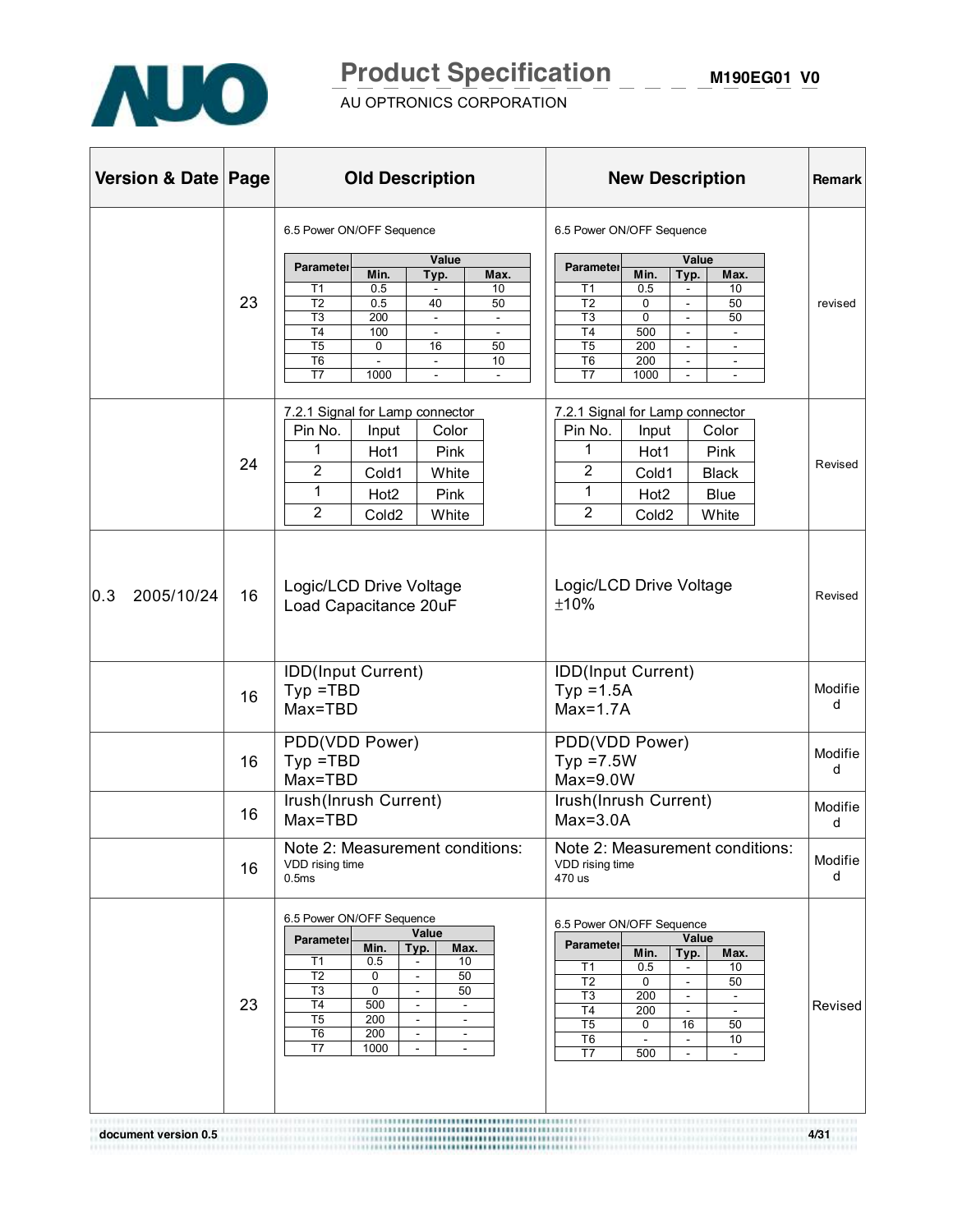

# **Product Specification**

**M190EG01 V0**

AU OPTRONICS CORPORATION

| Version & Date   Page |    | <b>Old Description</b>                                                    | <b>New Description</b>                                                     | <b>Remark</b> |
|-----------------------|----|---------------------------------------------------------------------------|----------------------------------------------------------------------------|---------------|
| 0.4 2005/11/7         | 8  | 2.1 Display Characteristics<br>Contrast Ratio: 1000:1(typ)                | 2.1 Display Characteristics<br>Contrast Ratio: 1300:1(typ)                 |               |
|                       |    | 2.2 Optical Characteristics<br>Contrast Ratio: 1000:1(typ)<br>700:1 (min) | 2.2 Optical Characteristics<br>Contrast Ratio: 1300:1(typ)<br>1000:1 (min) |               |
| 0.5 2005/12/27        | 15 | 5.1.1 Power Specification<br>IDD(Input Current): Max=1.7                  | 5.1.1 Power Specification<br>IDD(Input Current): Max=1.8                   | Revised       |
|                       | 15 | 5.1.1 Power Specification<br>Irush(Inrush Current): Tpy= -                | 5.1.1 Power Specification<br>Irush(Inrush Current): Tpy= 2                 | Added         |
|                       | 15 | 5.1.1 Power Specification<br><b>VDDrp description</b>                     | 5.1.1 Power Specification<br>Delete VDDrp description                      | Revised       |
|                       | 29 | 10. Mechanical Characteristics                                            | 10. Mechanical Characteristics<br>2D drawing updated                       | Revised       |

**document version 0.5 5/31**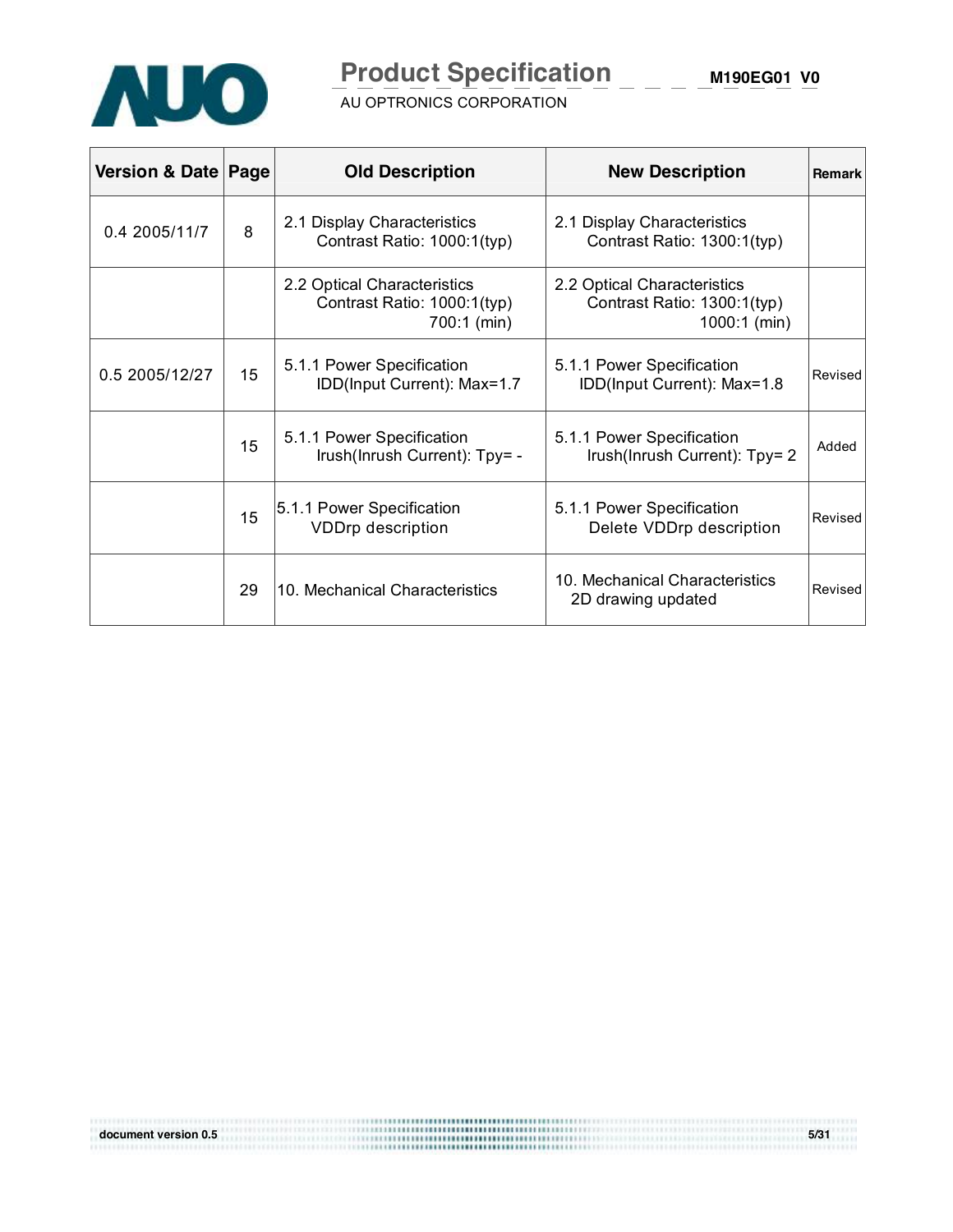

#### **1. Handling Precautions**

- 1) Since front polarizer is easily damaged, pay attention not to scratch it.
- 2) Be sure to turn off power supply when inserting or disconnecting from input connector.
- 3) Wipe off water drop immediately. Long contact with water may cause discoloration or spots.
- 4) When the panel surface is soiled, wipe it with absorbent cotton or other soft cloth.
- 5) Since the panel is made of glass, it may break or crack if dropped or bumped on hard surface.
- 6) Since CMOS LSI is used in this module, take care of static electricity and insure human earth when handling.
- 7) Do not open or modify the Module Assembly.
- 8) Do not press the reflector sheet at the back of the module to any directions.
- 9) In case if a Module has to be put back into the packing container slot after once it was taken out from the container, do not press the center of the CCFL reflector edge. Instead, press at the far ends of the CCFL Reflector edge softly. Otherwise the TFT Module may be damaged.
- 10) At the insertion or removal of the Signal Interface Connector, be sure not to rotate nor tilt the Interface Connector of the TFT Module.
- 11)After installation of the TFT Module into an enclosure, do not twist nor bend the TFT Module even momentary. At designing the enclosure, it should be taken into consideration that no bending/twisting forces are applied to the TFT Module from outside. Otherwise the TFT Module may be damaged.
- 12) Cold cathode fluorescent lamp in LCD contains a small amount of mercury. Please follow local ordinances or regulations for disposal.
- 13) Small amount of materials having no flammability grade is used in the LCD module. The LCD module should be supplied by power complied with requirements of Limited Power Source (IEC60950 or UL1950), or be applied exemption.
- 14) The LCD module is designed so that the CCFL in it is supplied by Limited Current Circuit (IEC60950 or UL1950). Do not connect the CCFL in Hazardous Voltage Circuit.

| document version 0.5 | 6/31 |
|----------------------|------|
|                      |      |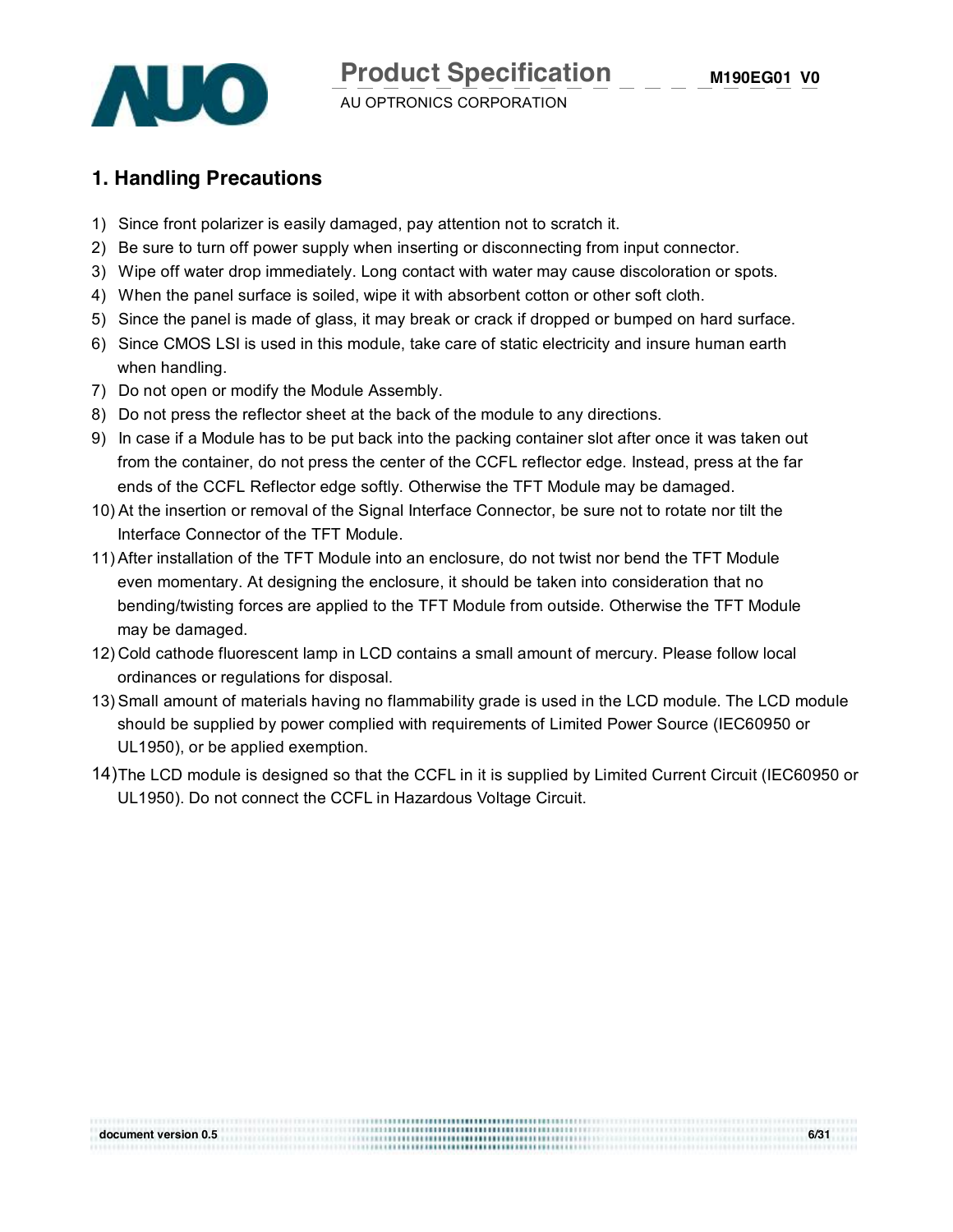**M190EG01 V0**



AU OPTRONICS CORPORATION

#### **2. General Description**

M190EG01 V0 is a Color Active Matrix Liquid Crystal Display composed of a TFT-LCD panel, a driver circuit, and backlight system. The screen format is intended to support the SXGA (1280(H) x 1024(V)) screen and 16.7M colors (RGB 8-bits data). All input signals are LVDS interface compatible. Inverter card of backlight is not included. M190EG01 V0 is designed for a display unit of personal computer.

**document version 0.5 7/31**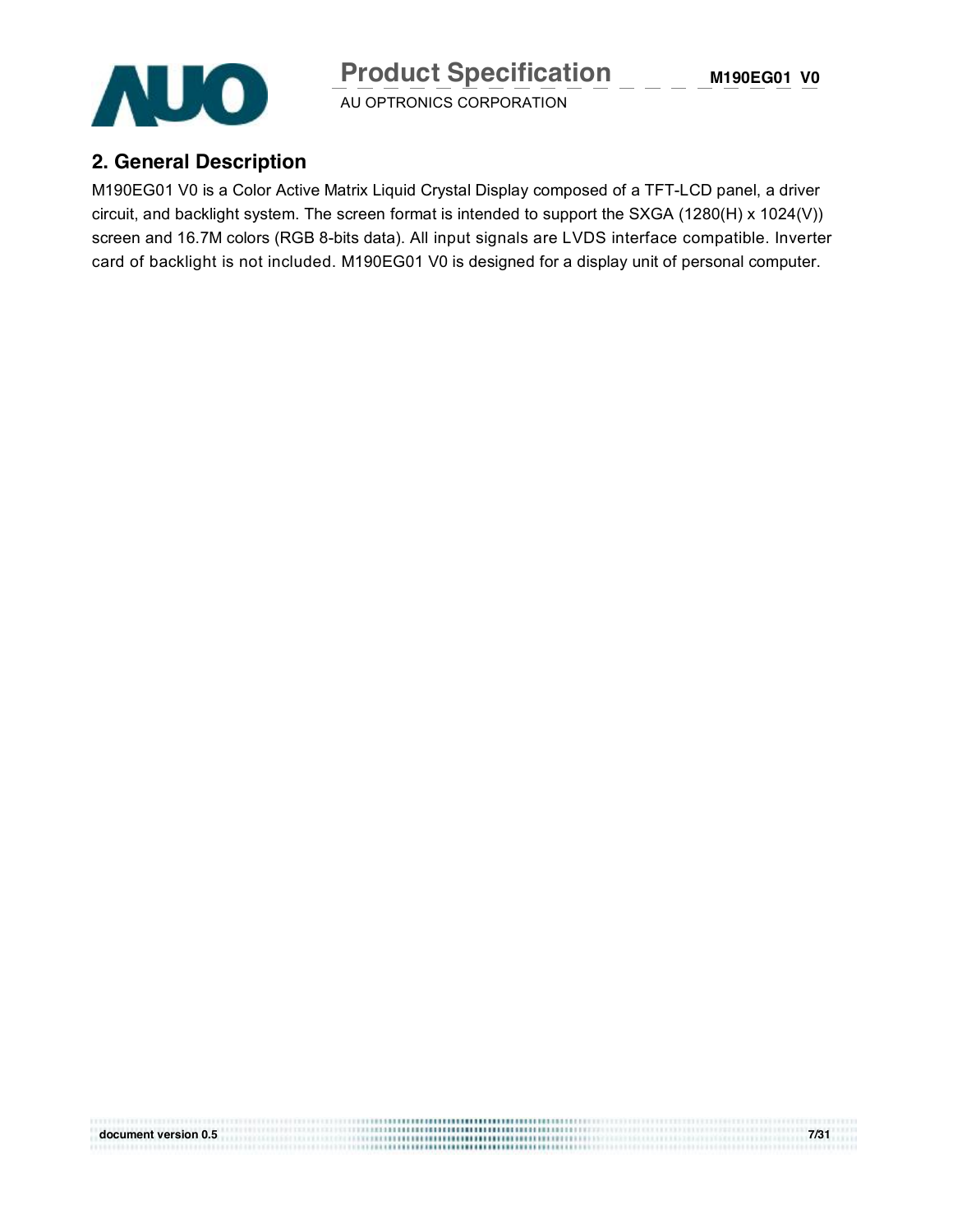

## **2.1 Display Characteristics**

The following items are characteristics summary on the table under 25 ℃ condition:

| <b>Items</b>                                              | <b>Unit</b>                       | <b>Specifications</b>                           |
|-----------------------------------------------------------|-----------------------------------|-------------------------------------------------|
| Screen Diagonal                                           | [mm]                              | 482.6 (19.0")                                   |
| <b>Active Area</b>                                        | [mm]                              | 376.32 (H) x 301.056 (V)                        |
| Pixels H x V                                              |                                   | 1280(x3) x 1024                                 |
| <b>Pixel Pitch</b>                                        | [mm]                              | 0.294 (per one triad) x 0.294                   |
| Pixel Arrangement                                         |                                   | R.G.B. Vertical Stripe                          |
| Display Mode                                              |                                   | Normally Black                                  |
| <b>White Luminance</b>                                    | [cd/m <sup>2</sup> ]              | 300 (center, Typ) @ 7.5mA                       |
| Contrast Ratio                                            |                                   | $1300:1$ (Typ)                                  |
| <b>Optical ResponseTime</b>                               | [msec]                            | 8ms GTG (Avg. Typ.); 20 ms(Typ, on/off)         |
| Nominal Input Voltage VDD                                 | [Volt]                            | $+5.0V$                                         |
| <b>Power Consumption</b>                                  | [Watt]                            | 28 W (Typ)<br>(w/o Inverter, All white pattern) |
| Weight                                                    | [Grams]                           | 2500 (Typ); 2700 (Max)                          |
| Physical Size (H x V x D)                                 | [mm]                              | 396 (H) x 324 (V) x 17.5 (D) (Typ)              |
| <b>Electrical Interface</b>                               |                                   | Dual channel LVDS                               |
| Surface Treatment                                         |                                   | Hard-coating (3H), Non-Glare treatment          |
| <b>Support Color</b>                                      |                                   | 16.7M colors (RGB 8-bit data)                   |
| Temperature Range<br>Operating<br>Storage (Non-Operating) | $\lceil{^{\circ}C}\rceil$<br>[°C] | 0 to $+50$<br>$-20$ to $+60$                    |
| RoHS Compliance                                           |                                   | RoHS Compliance                                 |

**document version 0.5 8/31**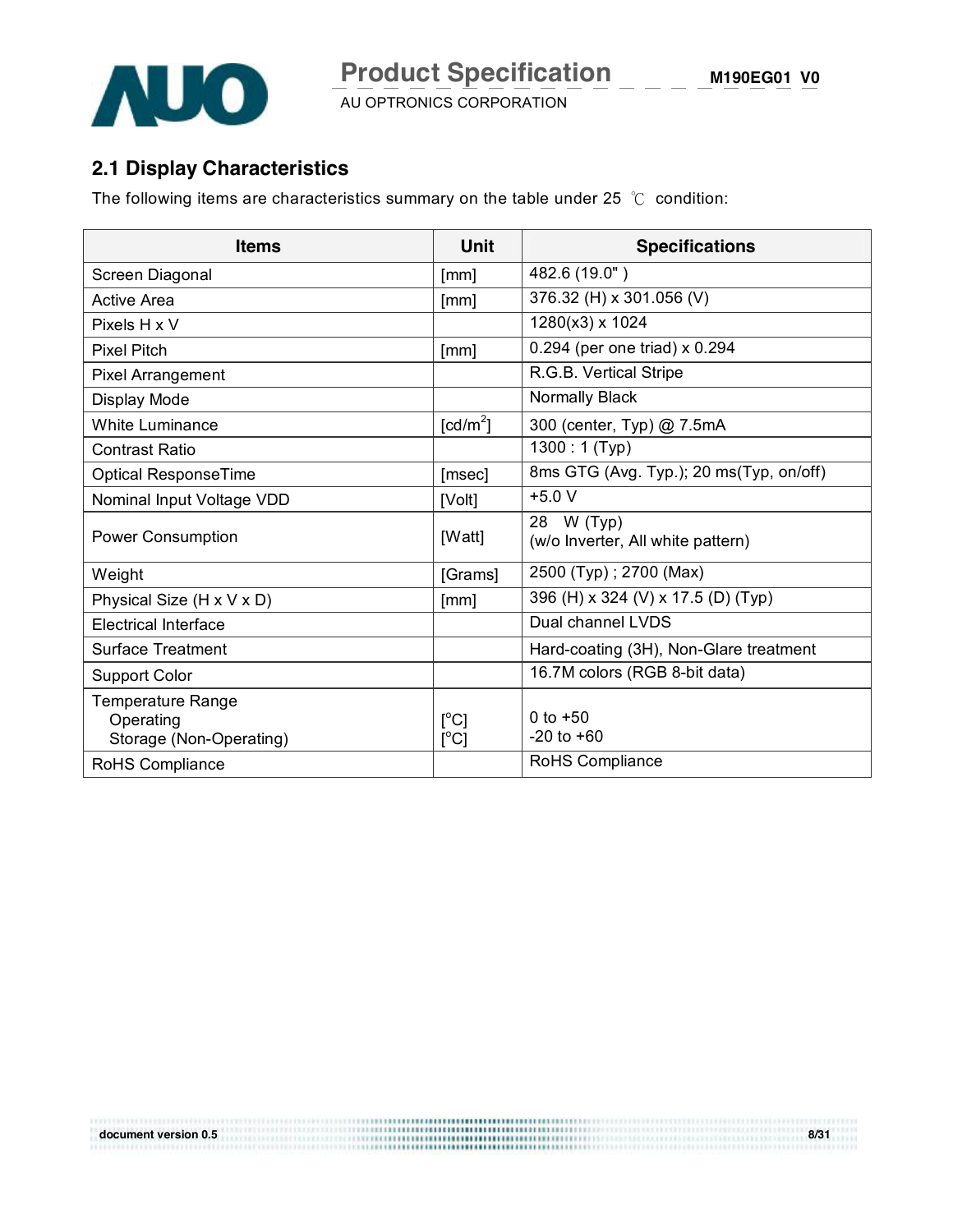

#### **2.2 Optical Characteristics**

The optical characteristics are measured under stable conditions at 25℃ (Room Temperature):

| Item                                   | <b>Unit</b>          | <b>Conditions</b>       | Min.              | Typ.                     | Max.                     | <b>Note</b>              |                |
|----------------------------------------|----------------------|-------------------------|-------------------|--------------------------|--------------------------|--------------------------|----------------|
| <b>Viewing Angle</b>                   |                      | Horizontal<br>$CR = 10$ | (Right)<br>(Left) | 75<br>75                 | 89<br>89                 |                          |                |
|                                        | [degree]             | Vertical<br>$CR = 10$   | (Up)<br>(Down)    | 75<br>75                 | 89<br>89                 |                          | 1              |
| <b>Luminance Uniformity</b>            | [%]                  | 9 Points                |                   | 75                       | 80                       | $\overline{\phantom{a}}$ | 2, 3           |
|                                        |                      | Rising                  |                   |                          | 15                       | 25                       | 4,6            |
| Response time                          | [msec]               | Falling                 |                   |                          | 5                        | 15                       | 4,6            |
|                                        |                      | Rising + Falling        |                   |                          | 20                       | 40                       | 4,6            |
|                                        |                      | Grey to Grey (Avg.)     |                   | $\overline{\phantom{0}}$ | 8                        | 16                       | 4,6            |
|                                        |                      | Red x                   | 0.617             | 0.647                    | 0.677                    |                          |                |
|                                        |                      | Red y                   | 0.31              | 0.34                     | 0.37                     | $\overline{\mathbf{4}}$  |                |
|                                        |                      | Green x                 |                   | 0.263                    | 0.293                    |                          | 0.323          |
| Color / Chromaticity<br>Coordinates    |                      | Green y                 |                   | 0.571                    | 0.601                    |                          | 0.641          |
| (CIE 1931)                             |                      | Blue x                  |                   | 0.112                    | 0.142                    |                          | 0.172          |
|                                        |                      | Blue y                  |                   | 0.037                    | 0.067                    | 0.099                    |                |
|                                        |                      | White x                 |                   | 0.283                    | 0.313                    | 0.34                     |                |
|                                        |                      | White y                 |                   | 0.299                    | 0.329                    | 0.359                    |                |
| White Luminance<br>$(At CCFL = 7.5mA)$ | [cd/m <sup>2</sup> ] |                         |                   | 240                      | 300                      | $\overline{\phantom{a}}$ | 4              |
| <b>Contrast Ratio</b>                  |                      |                         |                   | 1000                     | 1300                     | $\blacksquare$           | 4              |
| Cross Talk (At 75Hz)                   | [%]                  |                         |                   | $\overline{\phantom{a}}$ | $\overline{\phantom{a}}$ | 1.5                      | 5              |
| Flicker                                | [dB]                 |                         |                   |                          |                          | $-20$                    | $\overline{7}$ |

**document version 0.5** 9/31

Optical Equipment: BM-5A, PR880, SR3, CS1000 or equivalent.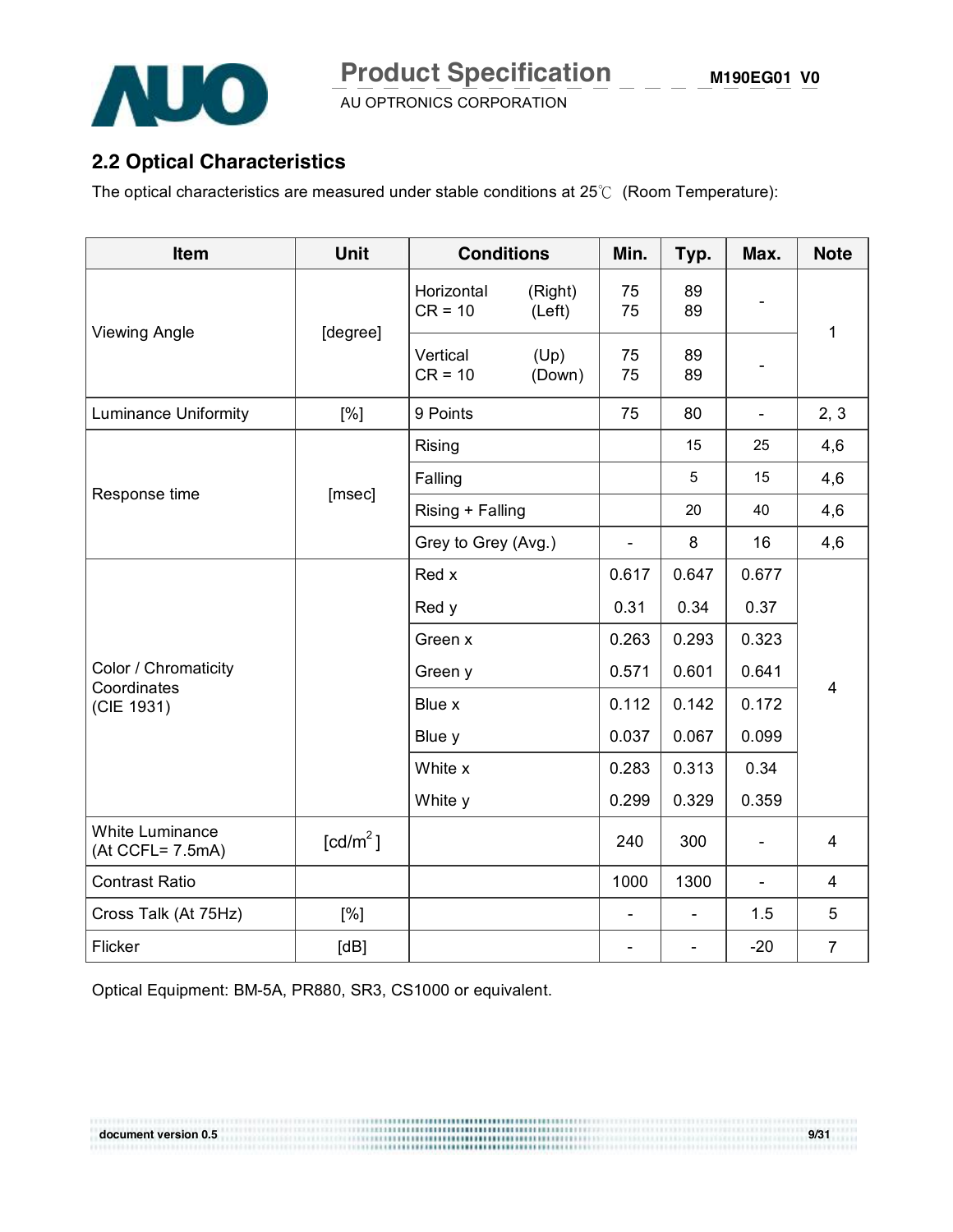

#### Note 1: Definition of viewing angle

Viewing angle is the measurement of contrast ratio  $\geq$  10, at the screen center, over a 180° horizontal and 180° vertical range (off-normal viewing angles). The 180° viewing angle range is broken down as follows; 90° ( $\theta$ ) horizontal left and right and 90° ( $\Phi$ ) vertical, high (up) and low (down). The measurement direction is typically perpendicular to the display surface with the screen rotated about its center to develop the desired measurement viewing angle.



Note 2: 9 points position



Note 3: The luminance uniformity of 9 points is defined by dividing the maximum luminance values by the minimum test point luminance

 Minimum Luminance of 9 points  $\delta_{W9}$  =  $\frac{1}{2}$  Maximum Luminance of 9 points **document version 0.5 10/31**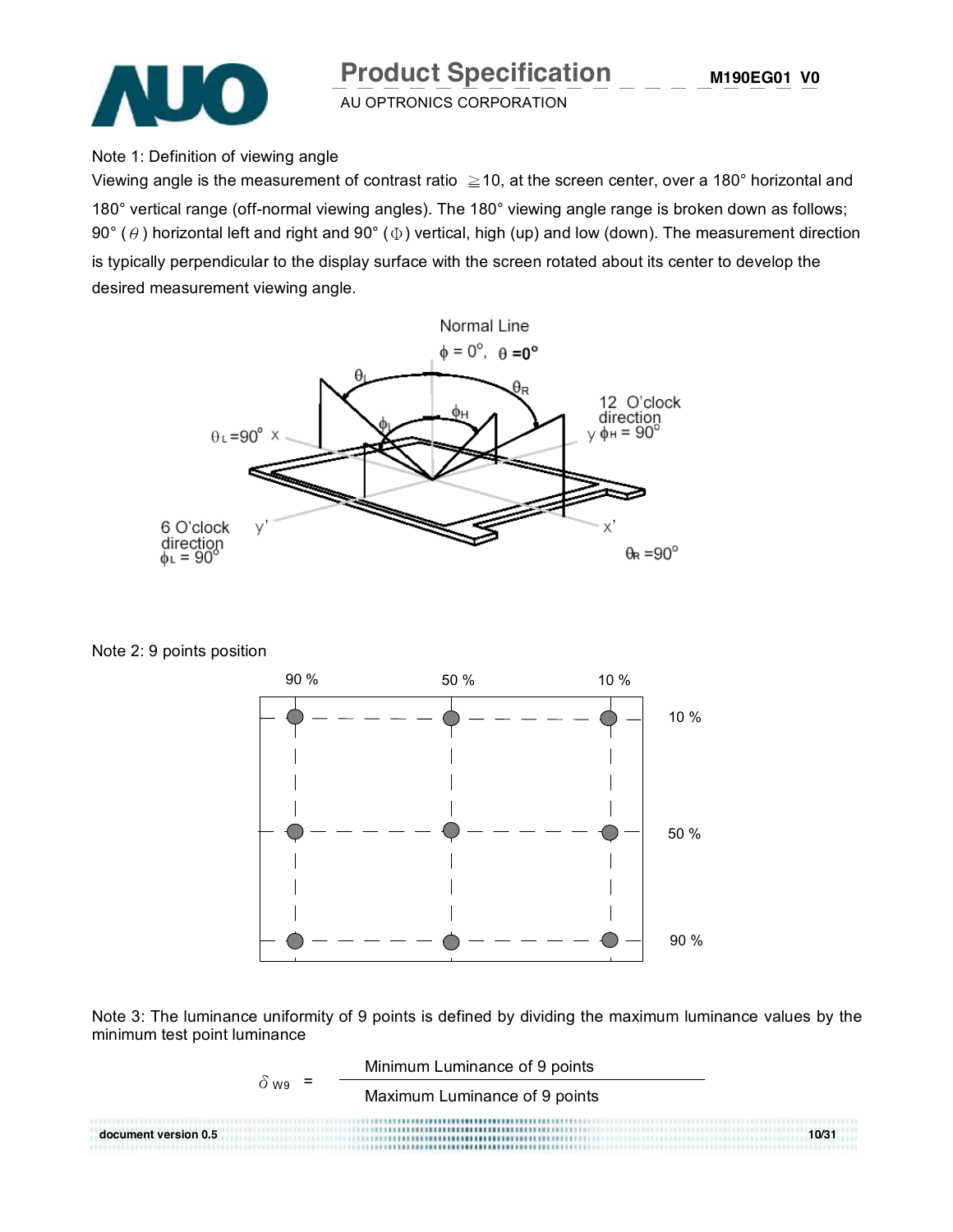

Note 4: Measurement method

The LCD module should be stabilized at given temperature for 30 minutes to avoid abrupt temperature change during measuring. In order to stabilize the luminance, the measurement should be executed after lighting Backlight for 30 minutes in a stable, windless and dark room.



Note 5: Definition of Cross Talk (CT)

 $CT = | YB - YA | / YA$  100 (%)

**Where** 

YA = Luminance of measured location without gray level 0 pattern (cd/m2)

YB = Luminance of measured location with gray level 0 pattern (cd/m2)

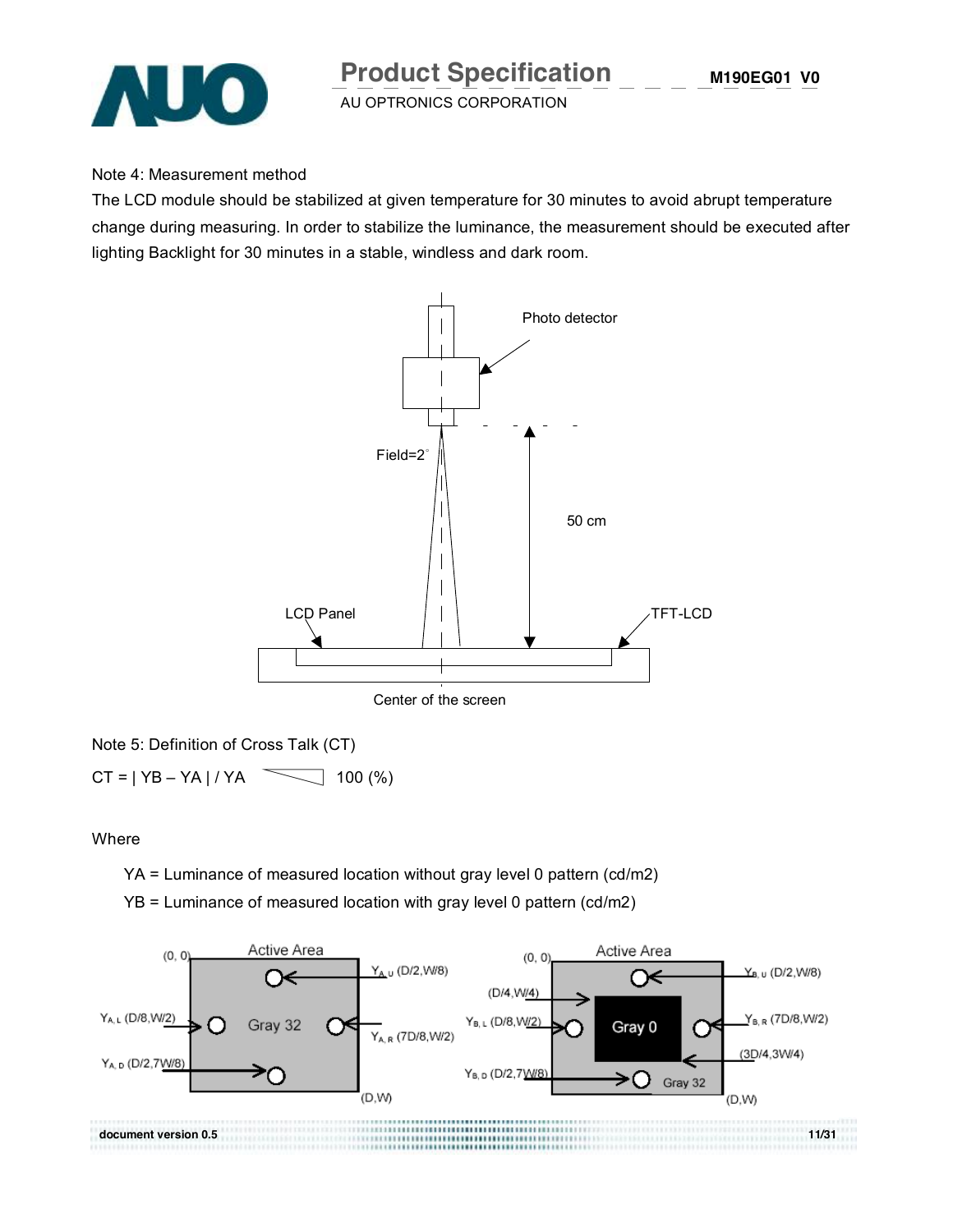

Note 6: Definition of response time:



#### Algorithm:

| Level A - Level B | ≥ 16 then the average of Grey-to-Grey response time is 8ms. ( F= 60 Hz).

 $Tr_R(rising time; from "All Black" to "All White") + Tr_F(Falling time; from "All White" to "All Black") = 20ms(typ).$ 

**document version 0.5 12/31**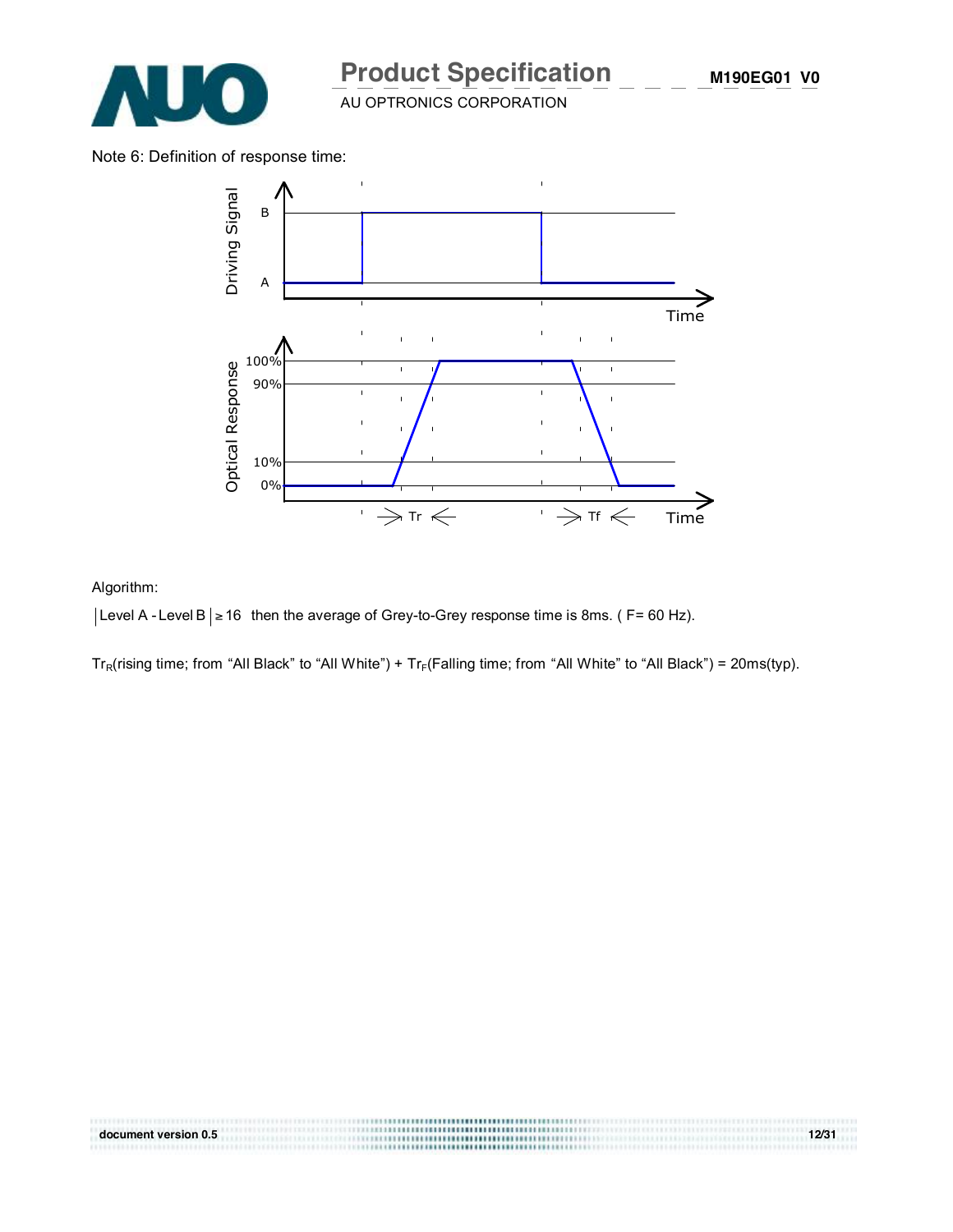

Note 7: Subchecker Pattern



Method: Record dBV & DC value with (WESTAR)TRD-100



**document version 0.5 13/31**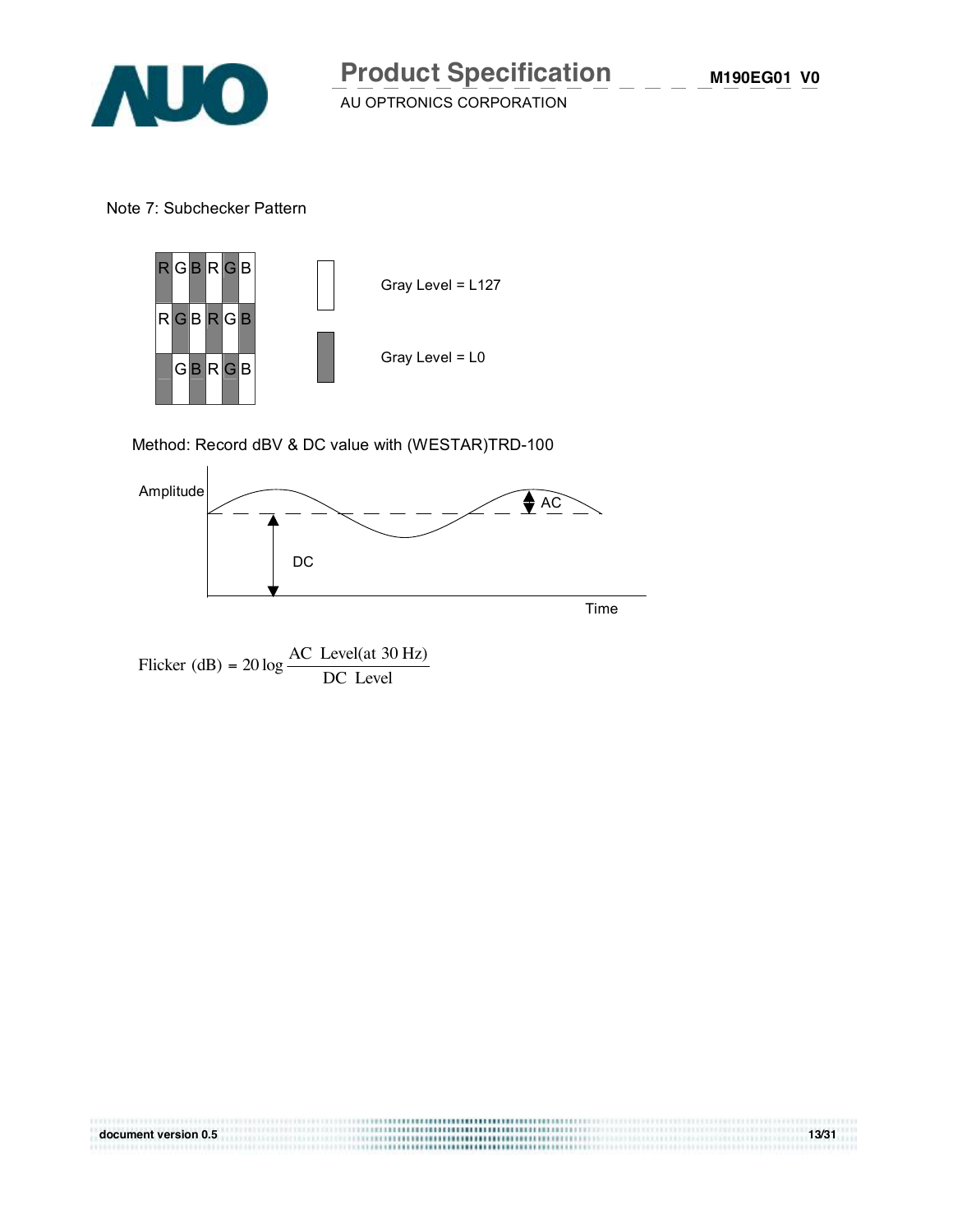

**M190EG01 V0**

AU OPTRONICS CORPORATION

## **3. Functional Block Diagram**

The following diagram shows the functional block of the 19.0 inches Color TFT-LCD Module:



**document version 0.5 14/31**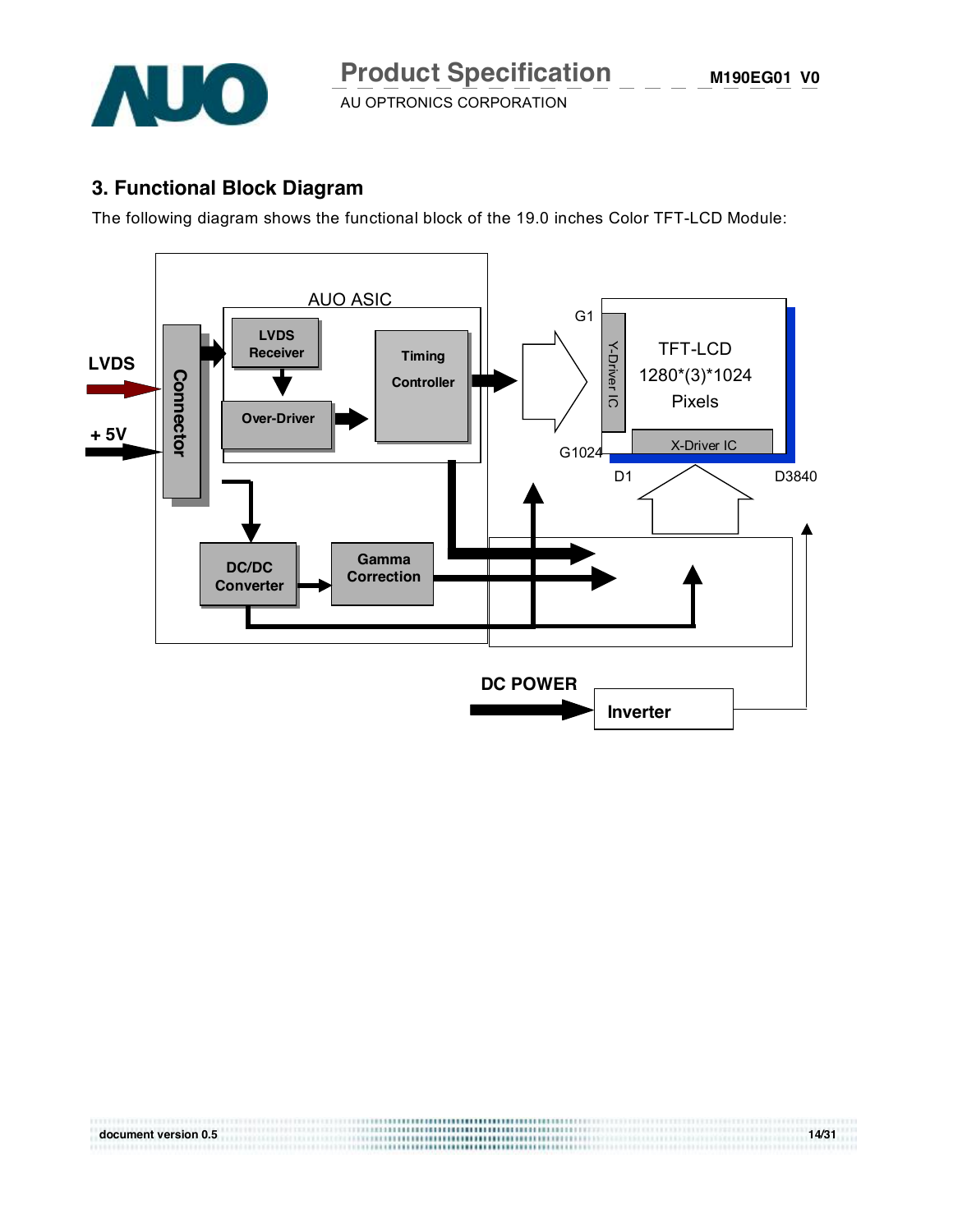

#### **4. Absolute Maximum Ratings**

Absolute maximum ratings of the module is as following:

#### **4.1 Absolute Ratings of TFT LCD Module**

| <b>Item</b>     | <b>Symbol</b> | Min.   | Max. | Unit   | <b>Conditions</b> |  |
|-----------------|---------------|--------|------|--------|-------------------|--|
| Logic/LCD Drive | VDD           | $-0.3$ | $+6$ | [Volt] | Note 1, 2         |  |
| Voltage         |               |        |      |        |                   |  |

#### **4.2 Absolute Ratings of Backlight Unit**

| ltem         | <b>Symbol</b> | Min.   | Max. | Unit     | <b>Conditions</b> |
|--------------|---------------|--------|------|----------|-------------------|
| CCFL Current | <b>ICFL</b>   | $\sim$ |      | [mA] rms | Note 1, 2         |

### **4.3 Absolute Ratings of Environment**

| <b>Item</b>                  | Symbol     | Min.  | Max.  | Unit                            | <b>Conditions</b> |
|------------------------------|------------|-------|-------|---------------------------------|-------------------|
| <b>Operating Temperature</b> | TOP        |       | $+50$ | $[^{\circ}C]$                   |                   |
| <b>Operation Humidity</b>    | <b>HOP</b> | 5     | 90    | [%RH]                           | Note 3            |
| Storage Temperature          | TST        | $-20$ | $+60$ | $\mathop{\rm l}{\rm ^\circ C1}$ |                   |
| <b>Storage Humidity</b>      | <b>HST</b> | 5     | 90    | [%RH]                           |                   |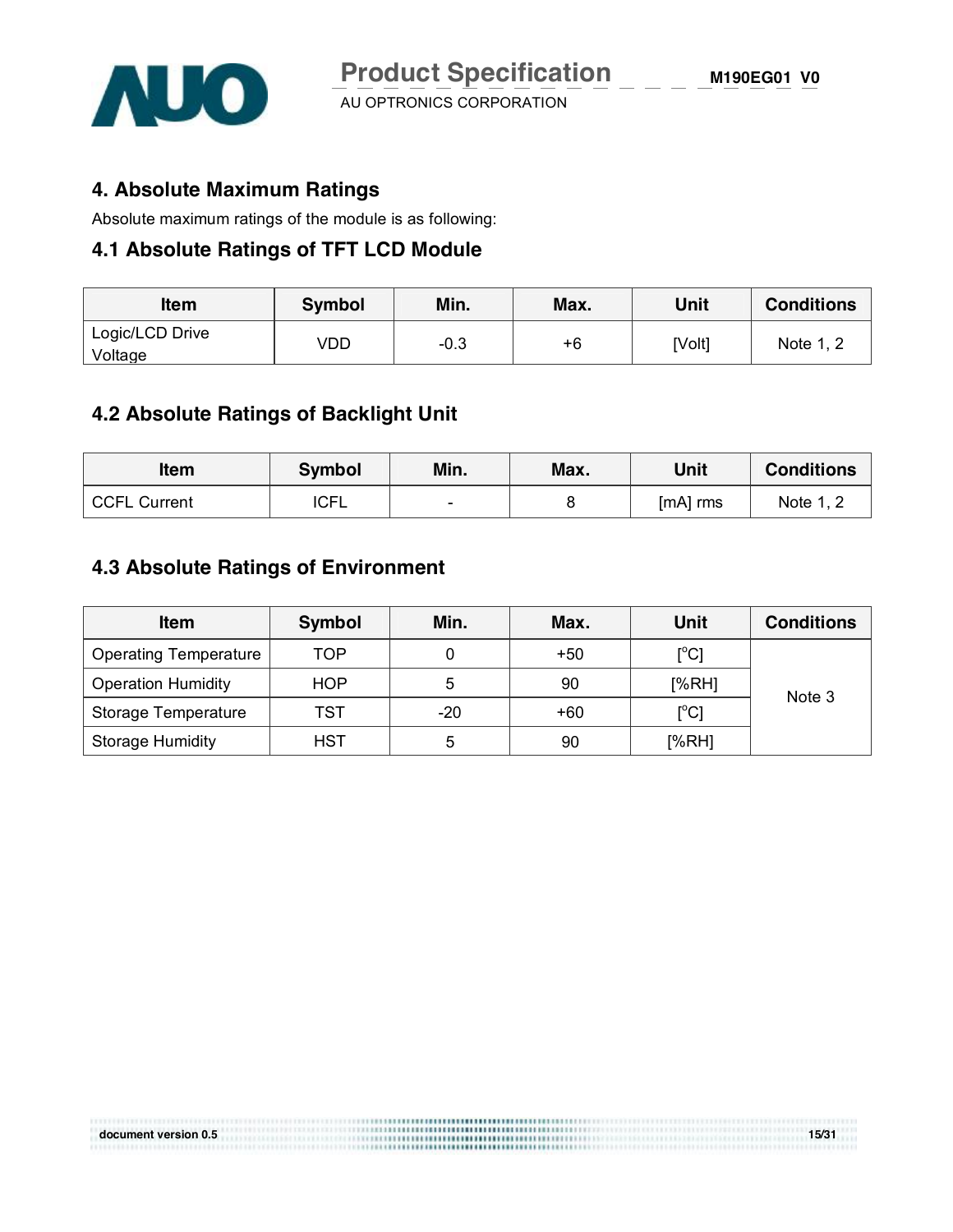

Note 1: With in Ta= 25℃

Note 2: Permanent damage to the device may occur if exceed maximum values

Note 3: For quality performance, please refer to AUO IIS (Incoming Inspection Standard).



**document version 0.5 16/31**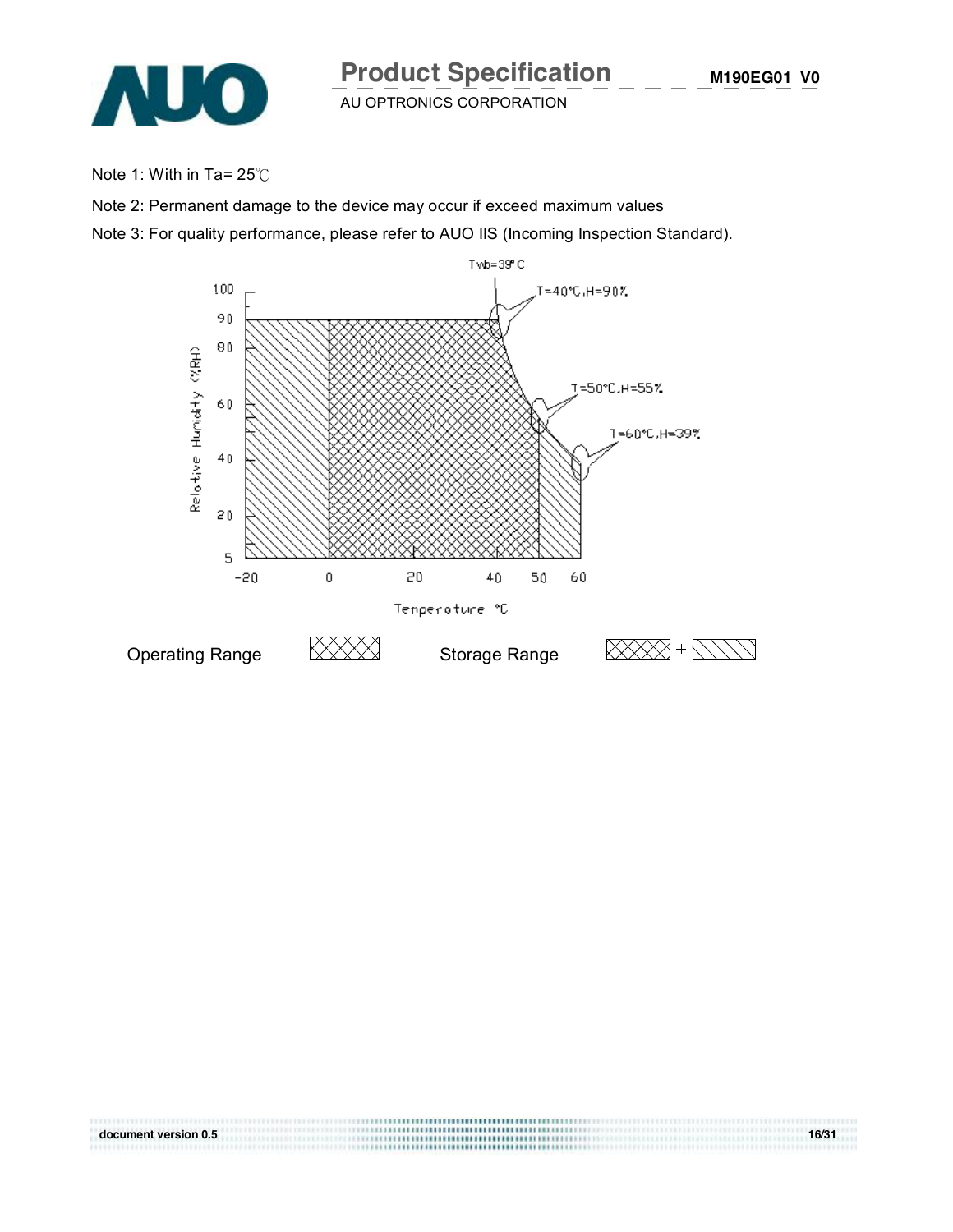

#### **5. Electrical characteristics**

#### **5.1 TFT LCD Module**

#### **5.1.1 Power Specification**

Input power specifications are as follows:

| <b>Symble</b> | <b>Parameter</b>           | Min.                     | Typ. | Max. | <b>Unit</b> | <b>Condition</b>                                      |
|---------------|----------------------------|--------------------------|------|------|-------------|-------------------------------------------------------|
| VDD           | Logic/LCD Drive<br>Voltage | 4.5                      | 5.0  | 5.5  | [Volt]      | ±10%                                                  |
| <b>IDD</b>    | <b>Input Current</b>       | $\overline{\phantom{a}}$ | 1.50 | 1.80 | [A]         | VDD= 5.0V, All Black Pattern<br>At 75Hz               |
| <b>PDD</b>    | <b>VDD Power</b>           | $\overline{a}$           | 7.5  | 9.0  | [Watt]      | VDD= 5.0V, All Black Pattern<br>Note 1<br>At $75Hz$ , |
| <b>IRush</b>  | Inrush Current             | $\overline{\phantom{a}}$ | 2    | 3    | [A]         | Note 2                                                |

Note 1: The variance of VDD power consumption is ±10%.

Note 2: Measurement conditions:

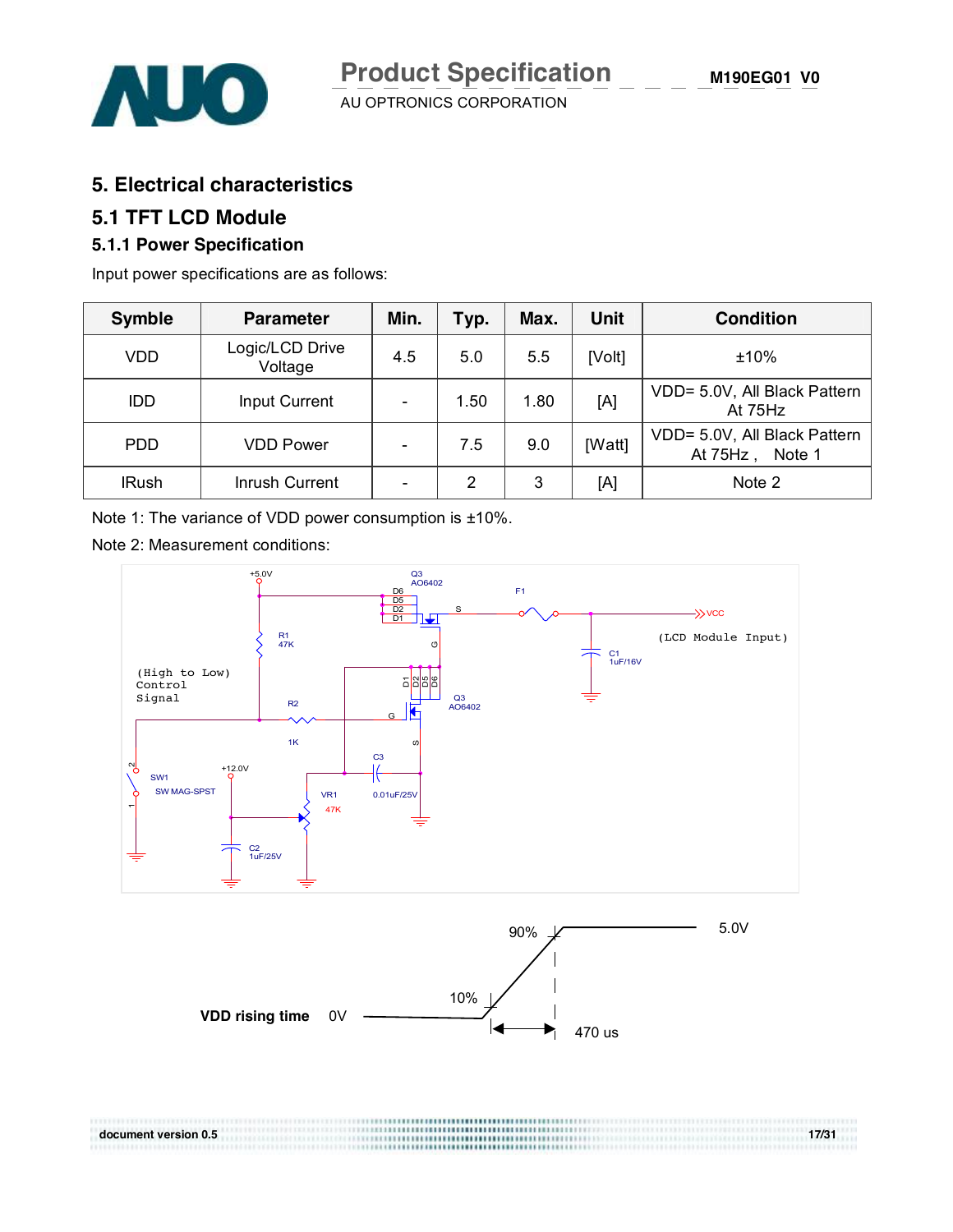

**M190EG01 V0**

AU OPTRONICS CORPORATION

#### **5.2 Backlight Unit**

Parameter guideline for CCFL Inverter is under stable conditions at 25℃ (Room Temperature):

| <b>Parameter</b>                                | Min.   | Typ.                     | Max.        | Unit       | <b>Condition</b> |
|-------------------------------------------------|--------|--------------------------|-------------|------------|------------------|
| <b>CCFL Standard Current(ISCFL)</b>             | 7.0    | 7.5                      | 8.0         | $[mA]$ rms | Note 2           |
| <b>CCFL Operation Current(IRCFL)</b>            | 3.0    | 7.5                      | 8.0         | $[mA]$ rms | Note 2           |
| <b>CCFL Frequency(FCFL)</b>                     | 40     | 60                       | 80          | [KHz]      | Note $3,4$       |
| CCFL Ignition Voltage(ViCFL, Ta= $0^{\circ}$ C) | 1690   | $\blacksquare$           |             | [Volt] rms | Note 5           |
| CCFL Ignition Voltage(ViCF, Ta= $25^{\circ}$ C) | 1300   | $\overline{\phantom{0}}$ |             | [Volt] rms |                  |
| <b>CCFL Operation Voltage (VCFL)</b>            |        | 653<br>@7.5mA            | 796<br>@3mA | [Volt] rms | Note 6           |
| <b>CCFL Power Consumption(PCFL)</b>             |        | 19.6                     | 20.56       | [Watt]     | Note 6           |
| CCFL Life Time(LTCFL)                           | 40,000 | 50,000                   |             | [Hour]     | Note 7           |

Note 1: Typ. are AUO recommended design points.

- \*1 All of characteristics listed are measured under the condition using the AUO test inverter.
- \*2 In case of using an inverter other than listed, it is recommended to check the inverter carefully. Sometimes, interfering noise stripes appear on the screen, and substandard luminance or flicker at low power may happen.
- \*3 In designing an inverter, it is suggested to check safety circuit very carefully. Impedance of CCFL, for instance, becomes more than 1 [M ohm] when CCFL is damaged.
- \*4 Generally, CCFL has some amount of delay time after applying kick-off voltage. It is recommended to keep on applying kick-off voltage for 1 [Sec] until discharge.
- \*5 Reducing CCFL current increases CCFL discharge voltage and generally increases CCFL discharge frequency. So all the parameters of an inverter should be carefully designed so as not to produce too much leakage current from high-voltage output of the inverter.
- Note 2: CCFL standard current is measured at 25±2℃.
- Note 3: CCFL discharge frequency should be carefully determined to avoid interference between inverter and TFT LCD.
- Note 4: The frequency range will not affect to lamp life and reliability characteristics.
- Note 5: CCFL inverter should be able to give out a power that has a generating capacity of over 1,690 voltage. Lamp units need 1,690 voltage minimum for ignition.
- Note 6: The variance of CCFL power consumption is ±10%. Calculator value for reference (ISCFL × VCFL  $\times$  4 = PCFL)

| document version 0.5 | 18/31 |
|----------------------|-------|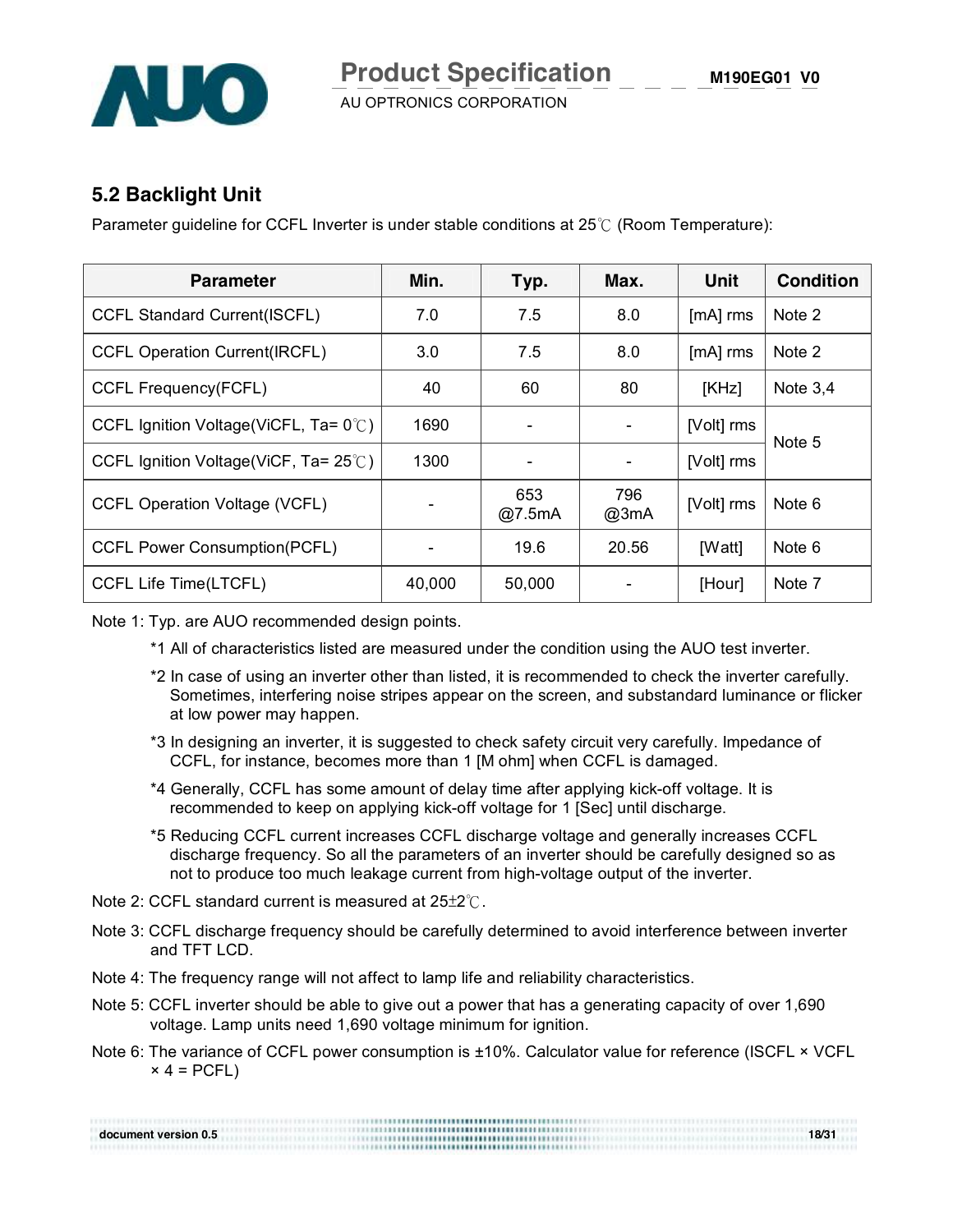

# **Product Specification**

AU OPTRONICS CORPORATION

Note 7: Definition of life: brightness becomes 50% or less than the minimum luminance value of CCFL. The typical life time of CCFL is on the condition at 7.5 mA lamp current.

| document version 0.5 | 19/31 |
|----------------------|-------|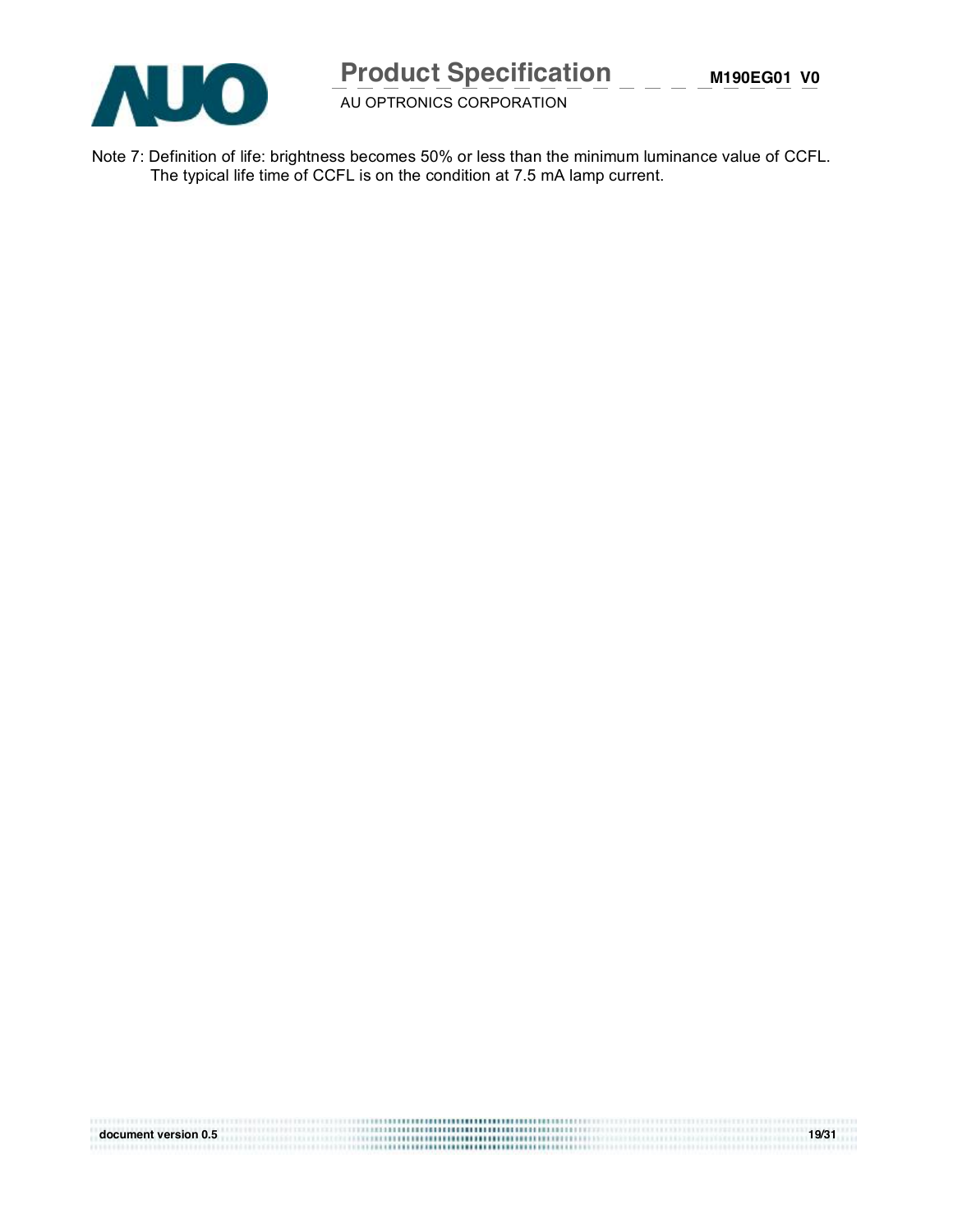

## **6. Signal Characteristic**

## **6.1 Pixel Format Image**

Following figure shows the relationship of the input signals and LCD pixel format.



**document version 0.5 20/31**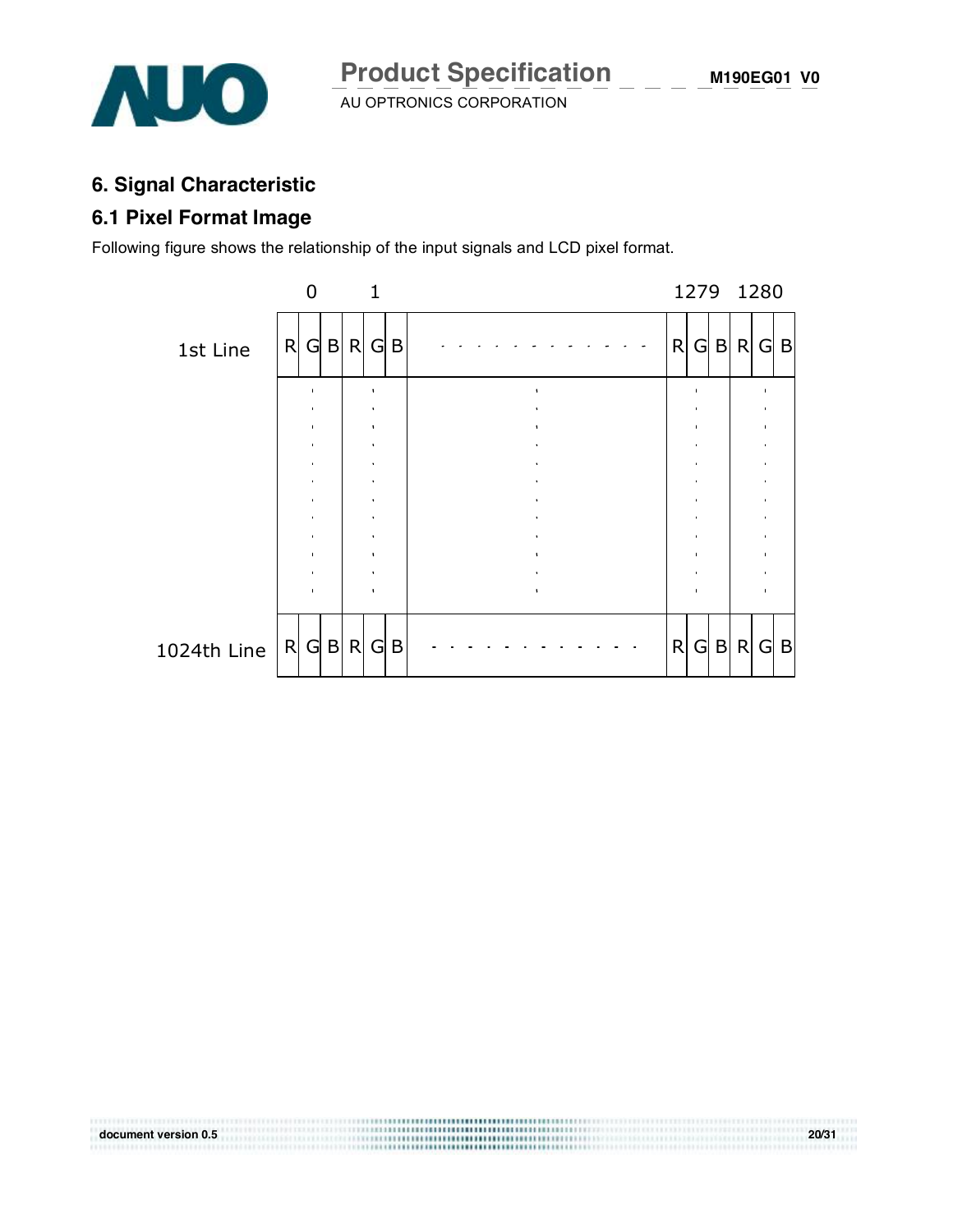

#### **6.2 The Input Data Format**



Note1: Normally, DE, VS, HS on EVEN channel are not used. Note2: Please follow PSWG. Note3: 8-bit in

**document version 0.5 21/31**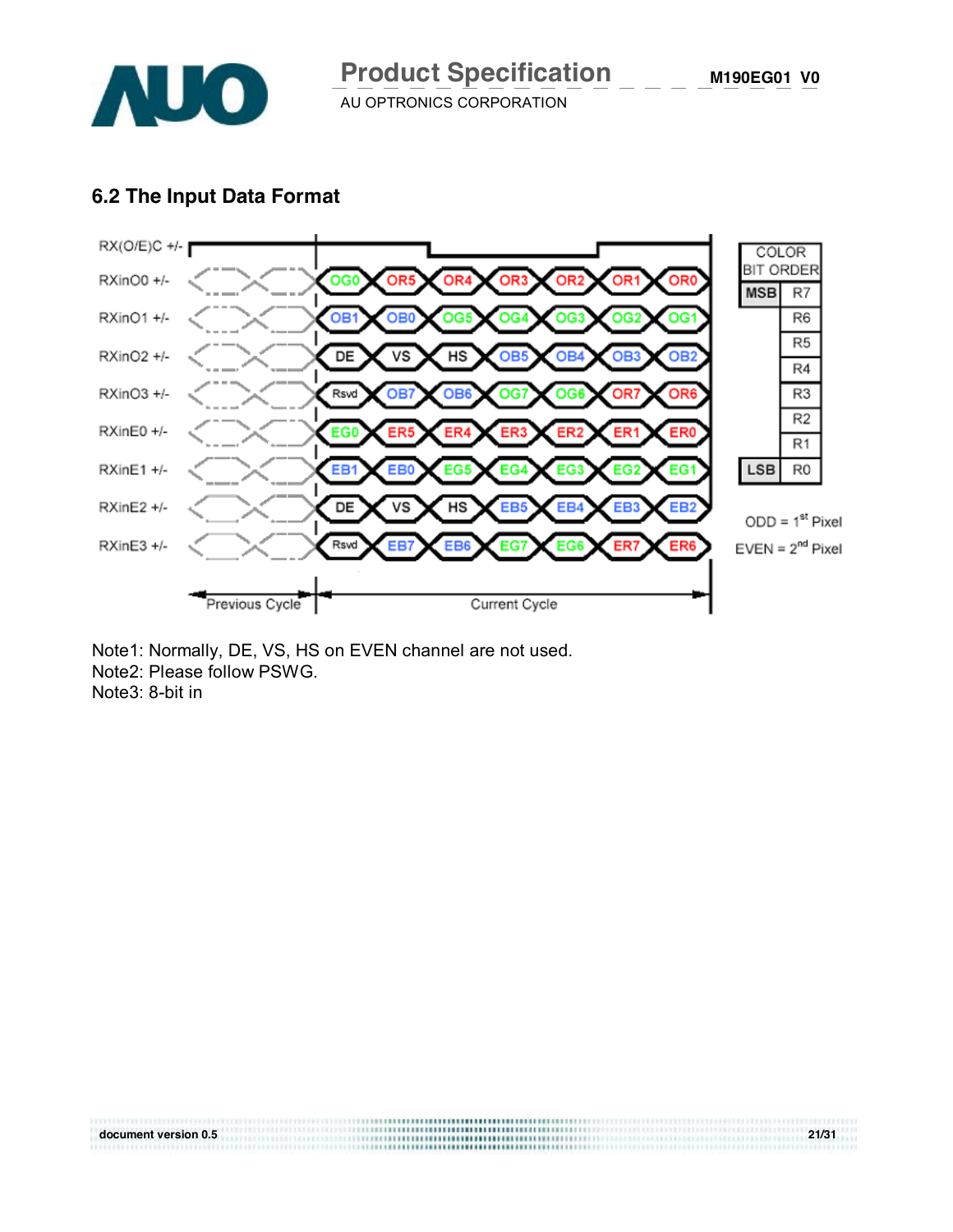

## **6.3 Signal Description**

The module using a pair of LVDS receiver SN75LVDS82(Texas Instruments) or compatible. LVDS is a differential signal technology for LCD interface and high speed data transfer device. Transmitter shall be SN75LVDS83(negative edge sampling) or compatible**.** The first LVDS port(RxOxxx) transmits odd pixels while the second LVDS port(RxExxx) transmits even pixels.

| PIN#           | <b>SIGNAL NAME</b> | <b>DESCRIPTION</b>                                                       |
|----------------|--------------------|--------------------------------------------------------------------------|
| 1              | RxOIN0-            | Negative LVDS differential data input (Odd data)                         |
| 2              | RxOIN0+            | Positive LVDS differential data input (Odd data)                         |
| 3              | RxOIN1-            | Negative LVDS differential data input (Odd data)                         |
| 4              | RxOIN1+            | Positive LVDS differential data input (Odd data)                         |
| 5              | RxOIN2-            | Negative LVDS differential data input (Odd data, H-Sync, V-Sync, DSPTMG) |
| 6              | RxOIN2+            | Positive LVDS differential data input (Odd data, H-Sync, V-Sync, DSPTMG) |
| $\overline{7}$ | <b>VSS</b>         | Power Ground                                                             |
| 8              | RxOCLKIN-          | Negative LVDS differential clock input (Odd clock)                       |
| 9              | RxOCLKIN+          | Positive LVDS differential clock input (Odd clock)                       |
| 10             | RxOIN3-            | Negative LVDS differential data input (Odd data)                         |
| 11             | RxOIN3+            | Positive LVDS differential data input (Odd data)                         |
| 12             | RxEIN0-            | Negative LVDS differential data input (Even data)                        |
| 13             | RxEIN0+            | Positive LVDS differential data input (Even data)                        |
| 14             | <b>VSS</b>         | Power Ground                                                             |
| 15             | RxEIN1-            | Negative LVDS differential data input (Even data)                        |
| 16             | RxEIN1+            | Positive LVDS differential data input (Even data)                        |
| 17             | <b>VSS</b>         | Power Ground                                                             |
| 18             | RxEIN2-            | Negative LVDS differential data input (Even data)                        |
| 19             | RxEIN2+            | Positive LVDS differential data input (Even data)                        |
| 20             | RxECLKIN-          | Negative LVDS differential clock input (Even clock)                      |
| 21             | RxECLKIN+          | Positive LVDS differential clock input (Even clock)                      |
| 22             | RxEIN3-            | Negative LVDS differential data input (Even data)                        |
| 23             | RxEIN3+            | Positive LVDS differential data input (Even data)                        |
| 24             | <b>VSS</b>         | Power Ground                                                             |
| 25             | <b>VSS</b>         | Power Ground                                                             |
| 26             | <b>NC</b>          | No Connection (for AUO test)                                             |
| 27             | <b>VSS</b>         | Power Ground                                                             |
| 28             | <b>VCC</b>         | +5.0V Power Supply                                                       |
| 29             | <b>VCC</b>         | +5.0V Power Supply                                                       |
| 30             | <b>VCC</b>         | +5.0V Power Supply                                                       |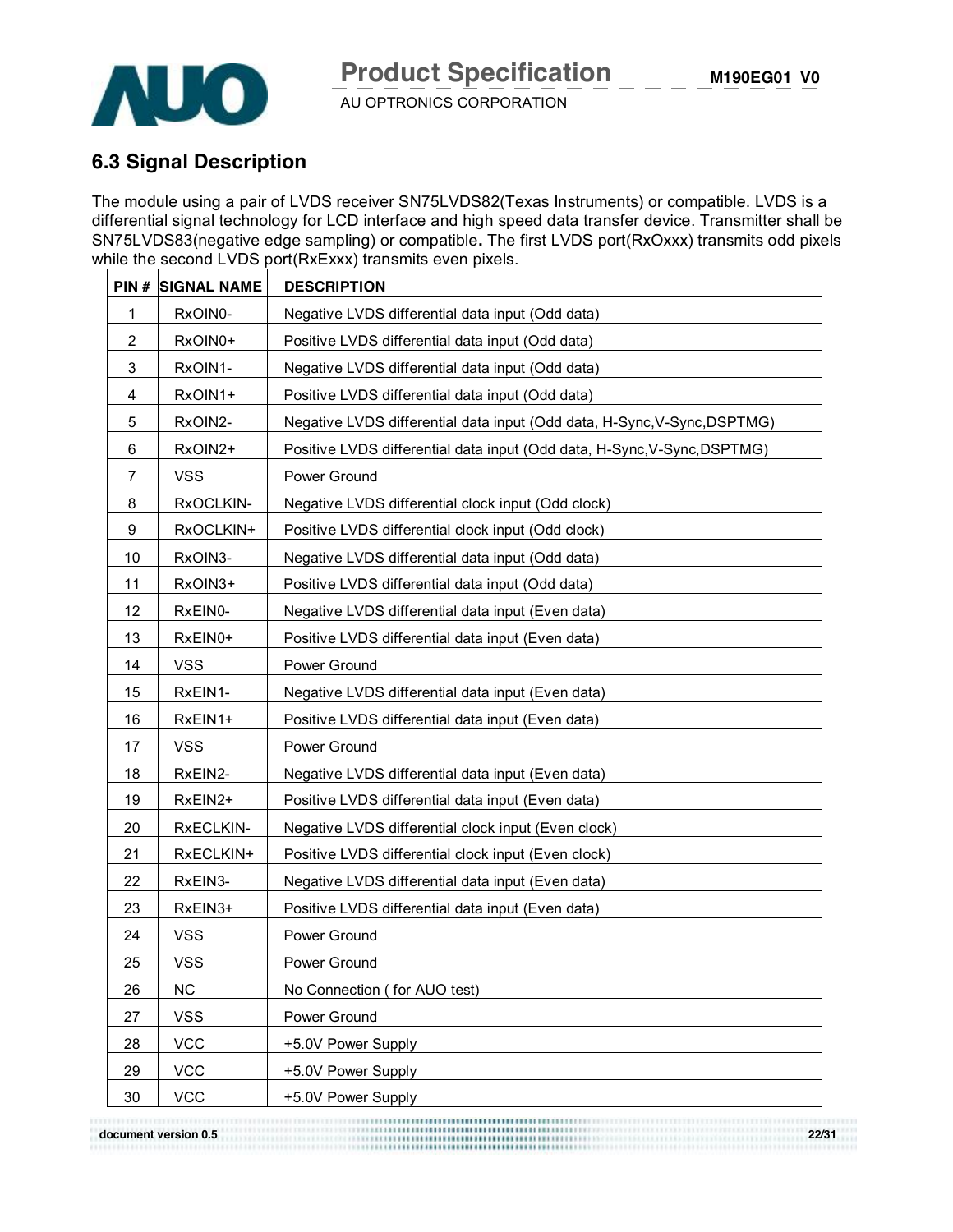

Note1: Start from left side



Note2: Input signals of odd and even clock shall be the same timing. Note3: Please follow PSWG.

#### **6.4 Interface Timing**

#### **6.4.1 Timing Characteristics**

Basically, interface timings described here is not actual input timing of LCD module but output timing of SN75LVDS82DGG (Texas Instruments) or equivalent.

| <b>Item</b> |                   | Symbol   | Min  | Typ  | Max  | Unit        |
|-------------|-------------------|----------|------|------|------|-------------|
| Data CLK    |                   | Tclk     | 30   | 54   | 83   | <b>MHz</b>  |
|             | Period            | Th       | 720  | 844  | 1024 | <b>Tclk</b> |
| H-section   | Display Area      | Tdisp(h) | 640  | 640  | 640  | <b>Tclk</b> |
|             | Period            | Tv       | 1035 | 1066 | 2048 | Th          |
| V-section   | Display Area      | Tdisp(v) | 1024 | 1024 | 1024 | Th          |
|             | <b>Frame Rate</b> |          | 50   | 60   | 75   | Hz          |

Note : DE mode only

**document version 0.5 23/31**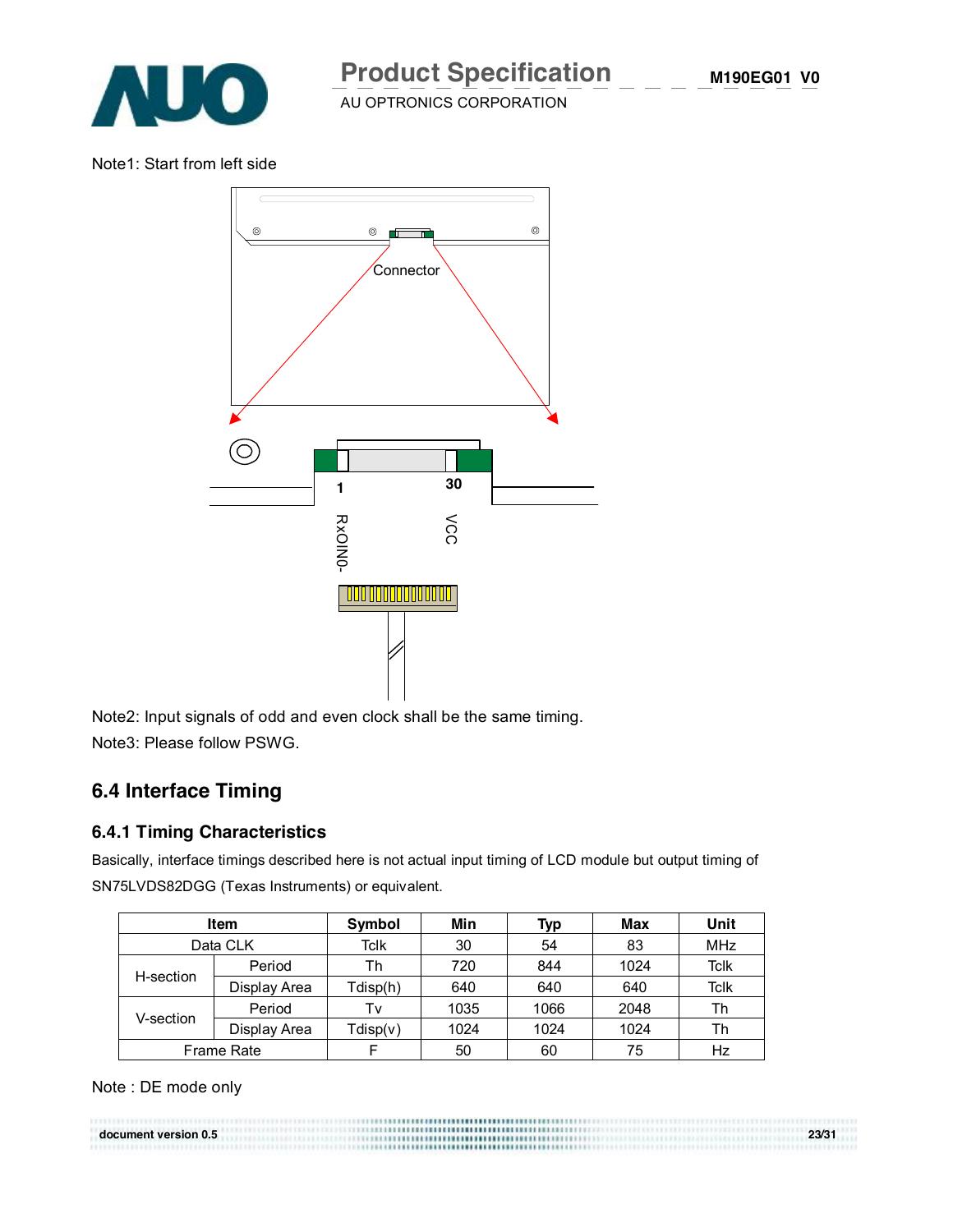

# **Product Specification**

 $A = 2$   $A = 3$   $A = 3$   $A = 1$ 

## **6.4.2 Timing Digram**

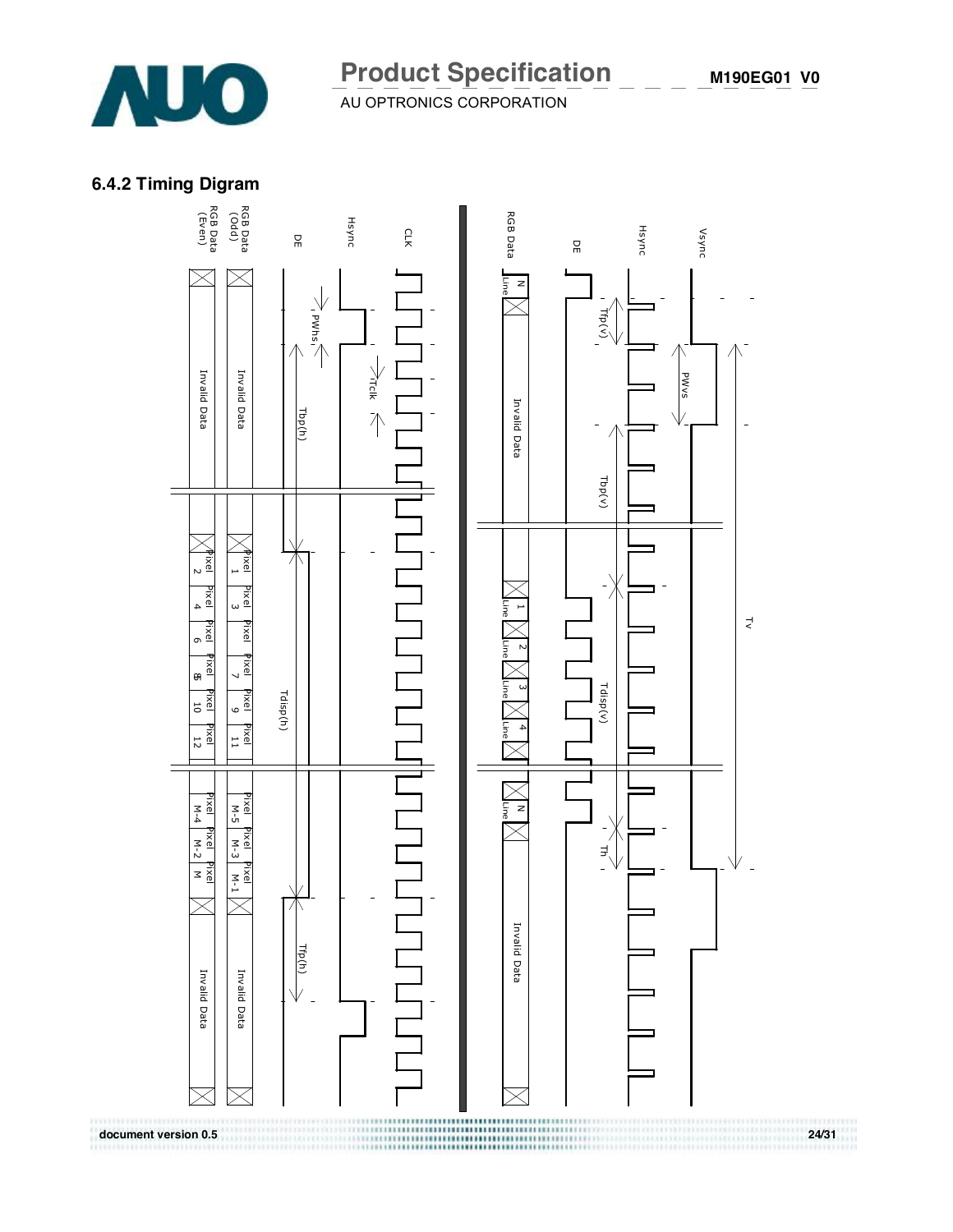

## **6.5 Power ON/OFF Sequence**

VDD power and lamp on/off sequence is as follows. Interface signals are also shown in the chart. Signals from any system shall be Hi-Z state or low level when VDD is off.



#### **Power Sequence Timing**

| <b>Parameter</b> |                          | Value                    | <b>Unit</b>    |      |
|------------------|--------------------------|--------------------------|----------------|------|
|                  | Min.                     | Typ.                     | Max.           |      |
| T <sub>1</sub>   | 0.5                      |                          | 10             | [ms] |
| T <sub>2</sub>   | 0                        |                          | 50             | [ms] |
| T <sub>3</sub>   | 200                      | $\overline{\phantom{0}}$ | $\blacksquare$ | [ms] |
| T4               | 200                      |                          |                | [ms] |
| T <sub>5</sub>   | 0                        | 16                       | 50             | [ms] |
| T6               | $\overline{\phantom{0}}$ |                          | 10             | [ms] |
| T7               | 500                      |                          |                | [ms] |

**document version 0.5 25/31** 

Note: The values of the table are follow PSWG.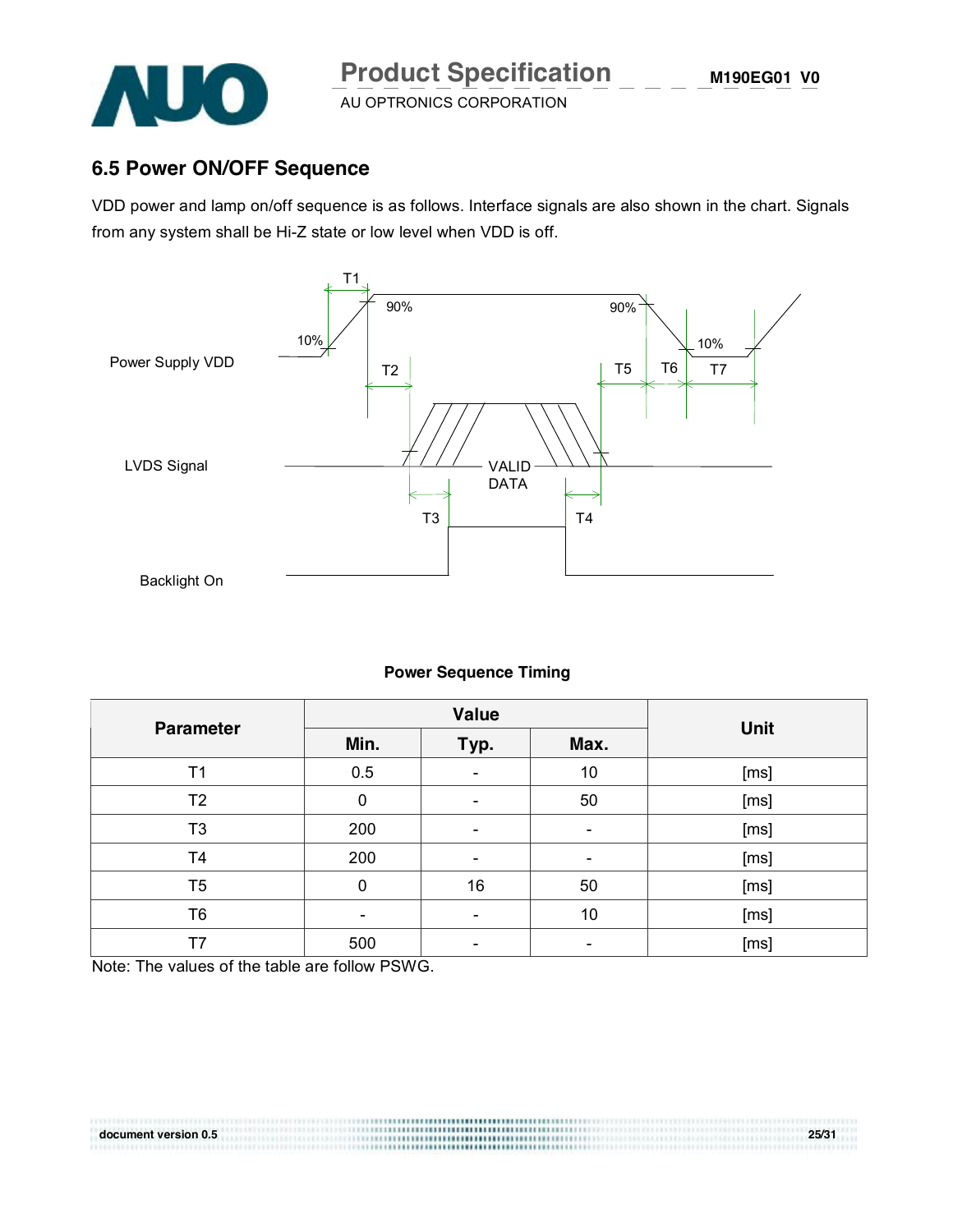

#### **7. Connector & Pin Assignment**

Physical interface is described as for the connector on module.These connectors are capable of accommodating the following signals and will be following components.

## **7.1 TFT LCD Module**

#### **7.1.1 Connector**

| Connector Name / Designation      | Interface Connector / Interface card |
|-----------------------------------|--------------------------------------|
| Manufacturer                      | JAE or compatible                    |
| Type Part Number                  | FI-XB30SSL-HF15                      |
| <b>Mating Housing Part Number</b> | FI-X30HL                             |

#### **7.1.2 Pin Assignment**

| Pin#           | <b>Signal Name</b> | Pin#           | <b>Signal Name</b> |
|----------------|--------------------|----------------|--------------------|
| 1              | RxOIN0-            | $\overline{2}$ | RxOIN0+            |
| 3              | RxOIN1-            | $\overline{4}$ | RxOIN1+            |
| 5              | RxOIN2-            | 6              | RxOIN2+            |
| $\overline{7}$ | <b>VSS</b>         | 8              | RxOCLKIN-          |
| 9              | RxOCLKIN+          | 10             | RxOIN3-            |
| 11             | RxOIN3+            | 12             | RxEIN0-            |
| 13             | RxEIN0+            | 14             | <b>VSS</b>         |
| 15             | RxEIN1-            | 16             | RxEIN1+            |
| 17             | <b>VSS</b>         | 18             | RxEIN2-            |
| 19             | RxEIN2+            | 20             | <b>RXECLKIN-</b>   |
| 21             | RxECLKIN+          | 22             | RxEIN3-            |
| 23             | RxEIN3+            | 24             | <b>VSS</b>         |
| 25             | <b>VSS</b>         | 26             | <b>NC</b>          |
| 27             | <b>VSS</b>         | 28             | <b>VCC</b>         |
| 29             | <b>VCC</b>         | 30             | <b>VCC</b>         |

**document version 0.5 26/31**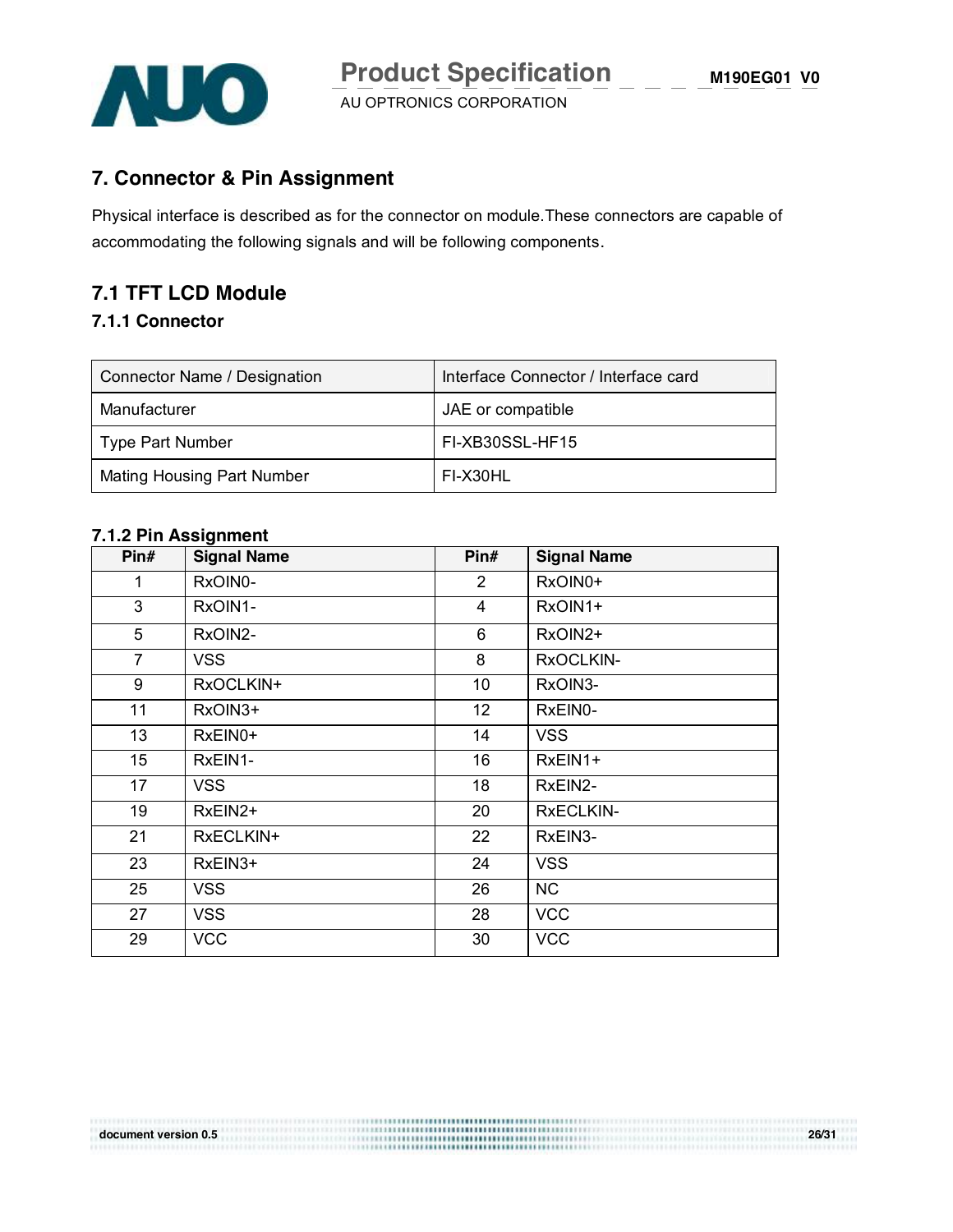

## **7.2 Backlight Unit**

Physical interface is described as for the connector on module. These connectors are capable of accommodating the following signals and will be following components.

| Connector Name / Designation | Lamp Connector / Backlight lamp |
|------------------------------|---------------------------------|
| Manufacturer                 | JST                             |
| <b>Type Part Number</b>      | <b>BHSR-02VS-1</b>              |
| Mating Type Part Number      | SM02B-BHSS-1-TB                 |

#### **7.2.1 Signal for Lamp connector**

|          | Connector No.   | Pin No. | Input             | Color               | <b>Function</b> |
|----------|-----------------|---------|-------------------|---------------------|-----------------|
|          |                 | Hot1    | Pink              | <b>High Voltage</b> |                 |
|          | CN1             |         | Cold1             | <b>Black</b>        | Low Voltage     |
| $J$ pper |                 |         | Hot <sub>2</sub>  | <b>Blue</b>         | High Voltage    |
|          | CN <sub>2</sub> |         | Cold <sub>2</sub> | White               | Low Voltage     |

|                     | Connector No. | Pin No. | Input             | Color               | Function    |
|---------------------|---------------|---------|-------------------|---------------------|-------------|
| CN3<br>Lower<br>CN4 |               | Hot1    | Pink              | High Voltage        |             |
|                     |               |         | Cold1             | <b>Black</b>        | Low Voltage |
|                     |               | Hot2    | <b>Blue</b>       | <b>High Voltage</b> |             |
|                     |               |         | Cold <sub>2</sub> | White               | Low Voltage |

**document version 0.5 27/31**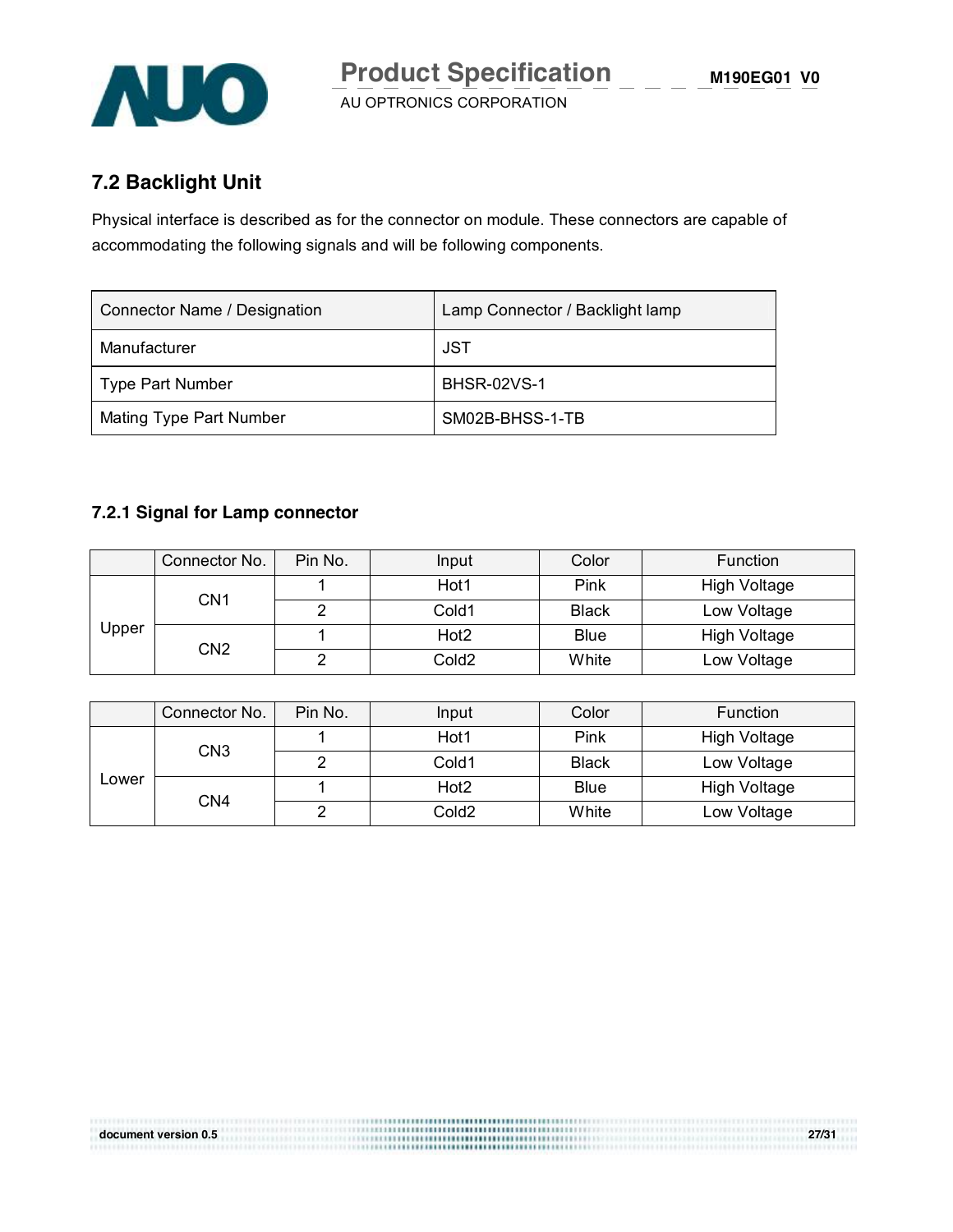



#### **8. Reliability Test**

Environment test conditions are listed as following table.

| <b>Items</b>                             | <b>Required Condition</b>                                                                                                      | <b>Note</b>    |
|------------------------------------------|--------------------------------------------------------------------------------------------------------------------------------|----------------|
| Temperature Humidity Bias (THB)          | Ta= 50℃, 80%RH, 300hours                                                                                                       |                |
| High Temperature Operation (HTO)         | Ta= 50℃, 50%RH, 300hours                                                                                                       |                |
| Low Temperature Operation (LTO)          | Ta= $0^{\circ}$ C, 300 hours                                                                                                   |                |
| High Temperature Storage (HTS)           | Ta= $60^{\circ}$ C, 300 hours                                                                                                  |                |
| Low Temperature Storage (LTS)            | Ta= $-20^{\circ}$ C, 300 hours                                                                                                 |                |
| <b>Vibration Test</b><br>(Non-operation) | Acceleration: 1.5 G<br>Wave: Random<br>Frequency: 10 - 200 - 10 Hz<br>Sweep: 30 Minutes each Axis (X, Y, Z)                    |                |
| <b>Shock Test</b><br>(Non-operation)     | Acceleration: 50 G<br>Wave: Half-sine<br>Active Time: 20 ms<br>Direction: $\pm X$ , $\pm Y$ , $\pm Z$ (one time for each Axis) |                |
| Drop Test                                | Height: 60 cm, package test                                                                                                    |                |
| Thermal Shock Test (TST)                 | $-20^{\circ}$ C/30min, 60 $^{\circ}$ C/30min, 100 cycles                                                                       | 1              |
| On/Off Test                              | On/10sec, Off/10sec, 30,000 cycles                                                                                             |                |
| ESD (ElectroStatic Discharge)            | Contact Discharge: $\pm$ 8KV, 150pF(330 $\Omega$ ) 1sec,<br>8 points, 25 times/ point.                                         | $\overline{2}$ |
|                                          | Air Discharge: $\pm$ 15KV, 150pF(330 $\Omega$ ) 1sec<br>8 points, 25 times/ point.                                             |                |
| <b>Altitude Test</b>                     | Operation: 10,000 ft<br>Non-Operation:30,000 ft                                                                                |                |

Note 1: The TFT-LCD module will not sustain damage after being subjected to 100 cycles of rapid temperature change. A cycle of rapid temperature change consists of varying the temperature from -20℃ to 60℃, and back again. Power is not applied during the test. After temperature cycling, the unit is placed in normal room ambient for at least 4 hours before power on.

Note 2: According to EN61000-4-2 , ESD class B: Some performance degradation allowed. No data lost. Self-recoverable. No hardware failures.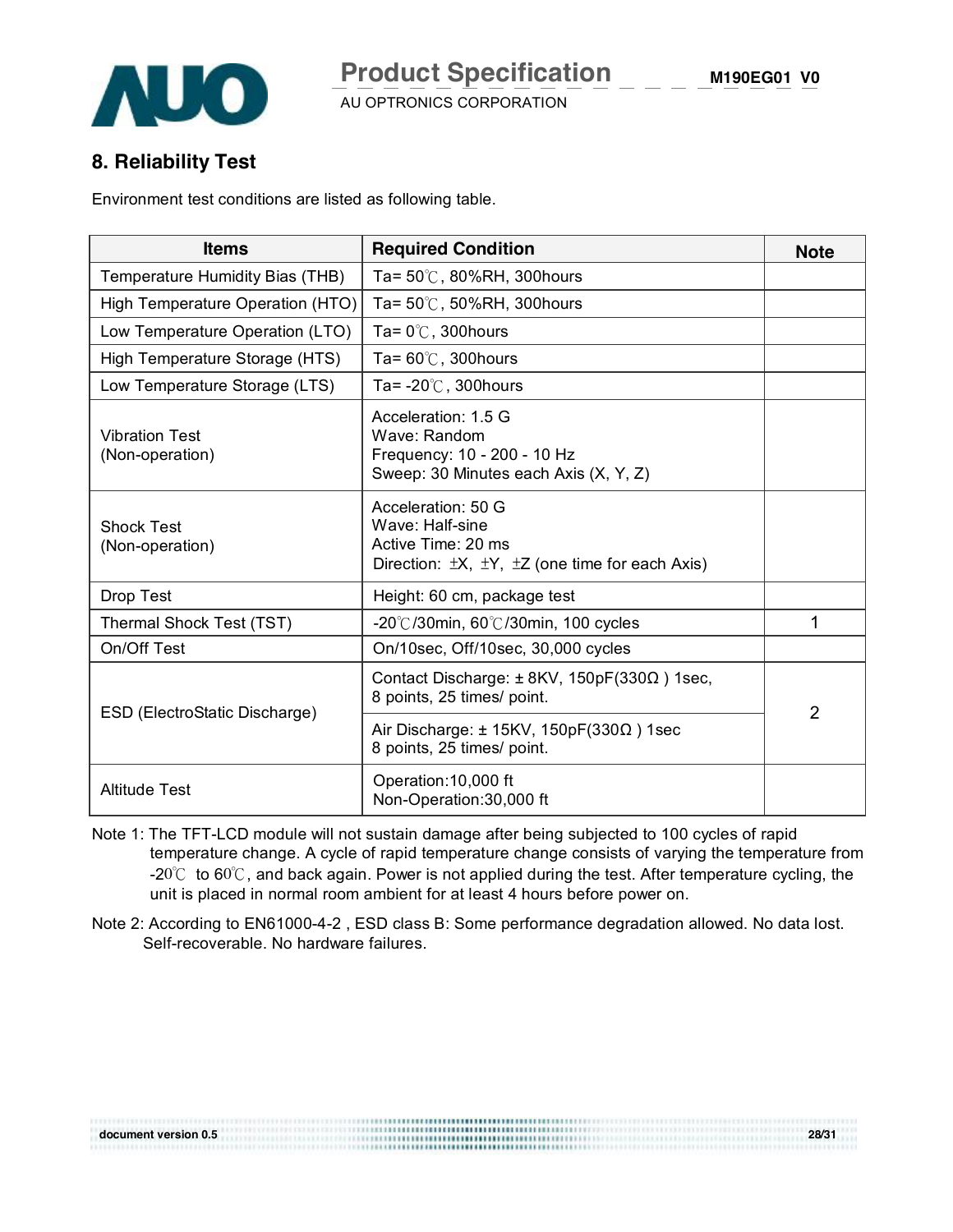

## **9. Shipping Label**

The shipping label format is shown as below.



**document version 0.5 29/31**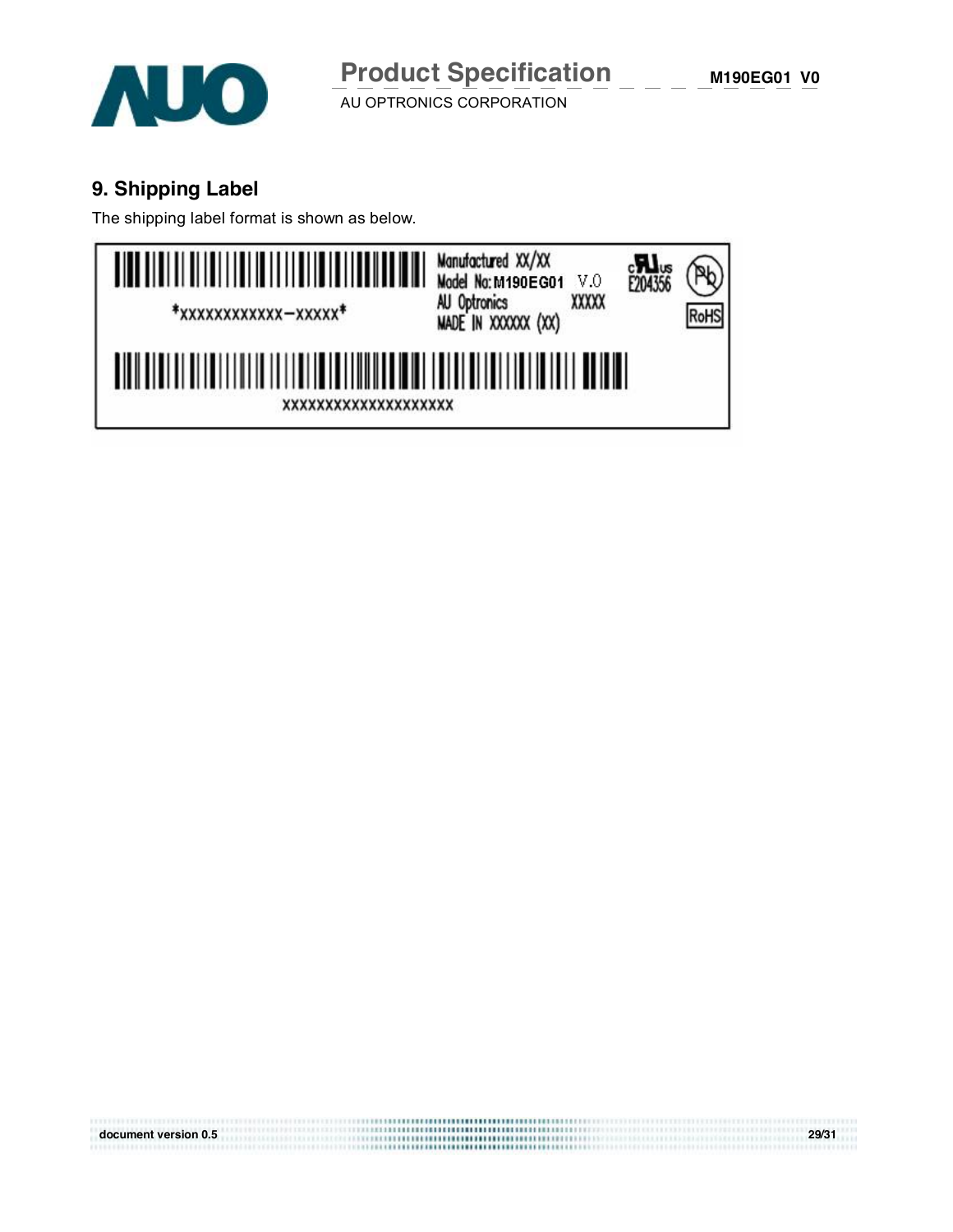

## **10. Mechanical Characteristic**



**document version 0.5** 30/31